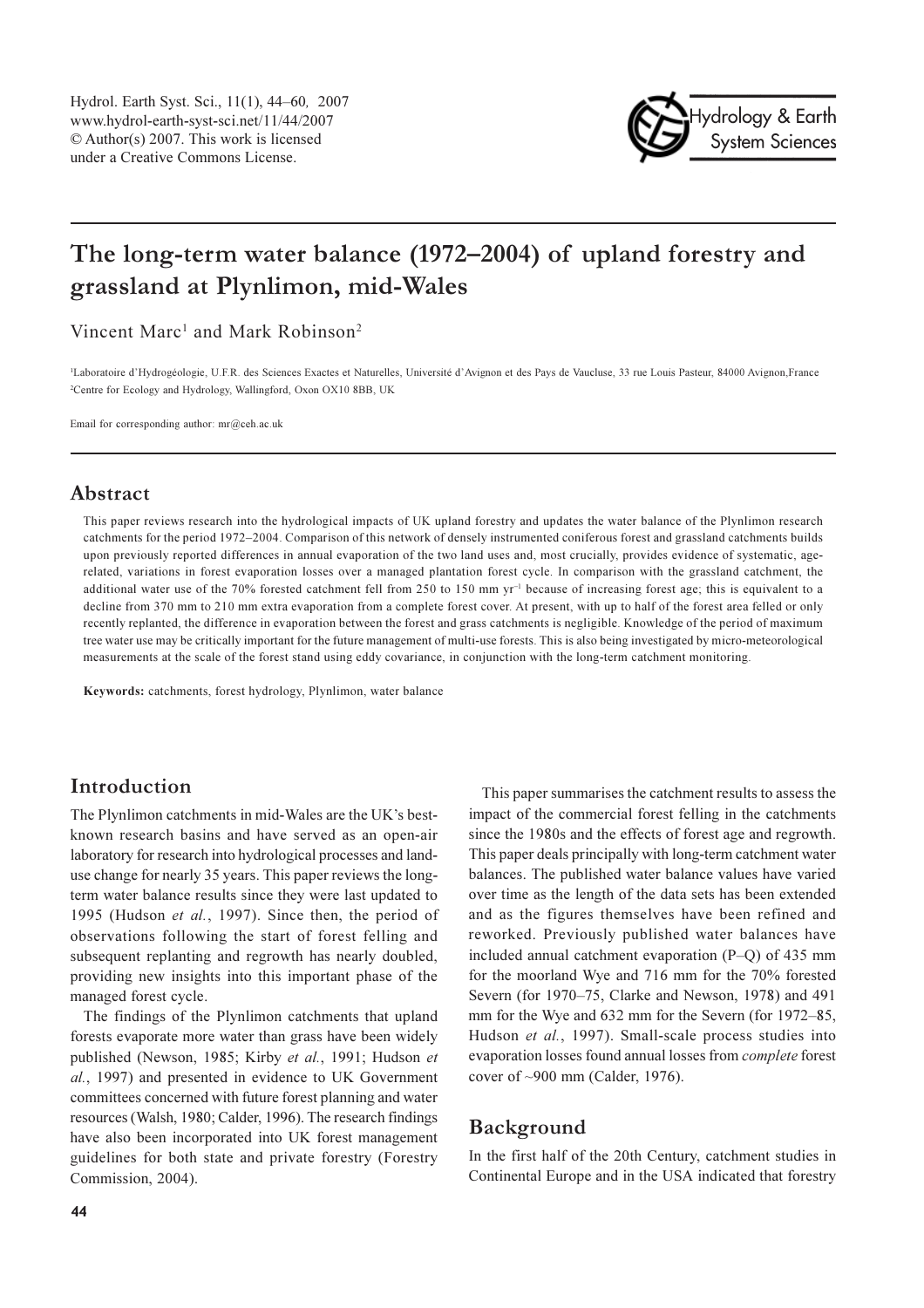could reduce total streamflow relative to grassland (Engler, 1919; Bates and Henry, 1928; Keller, 1988; Swank and Crossley, 1988). At first, scientists and engineers in Britain assumed that these findings were not relevant to UK conditions due to physical differences, particularly in climate. It was argued, for example, that many of the study areas were drier than the UK uplands and consequently any higher water use of the forests could be attributed to the greater rooting depth of trees. Most British forests are in upland areas where the soils are often peaty and remain wet in all but the most exceptional droughts. Under such conditions it was argued that it would make "very little difference" to streamflow yield whether the area was all forest or all grass (Schofield, 1948). In addition, some of the early catchment experiments were not well designed, making it difficult to extrapolate their results to other areas and this led to a great deal of criticism of early catchment research (Ackermann, 1966). For example, since it is far easier and quicker to cut down an existing forest than to grow a mature forest in a non-forested area, most experiments then (as now) dealt with water balances before and after the *felling* of a forest. There are relatively few studies of the effects of *afforestation* (Robinson, 1998). In a global review of the effects of forest on streamflow (Bosch and Hewlett, 1982), over 80% of the studies cited were concerned with deforestation. It is, however, essential for the proper interpretation and evaluation of forest clearance studies to distinguish clearly between the effects of logging and the land cover change itself. Many of the observed effects (at least in the short-term) may owe more to soil compaction and the construction of logging roads than to the presence or absence of the forest biomass. Furthermore, newly deforested grassland will still have a forest soil.

The impetus for catchment research into the effects of forestry on water yield in Britain originated largely in the work of Frank Law, a water engineer in NW England (Law, 1956, 1957). He had read the accumulating evidence from overseas studies and was concerned about the potential impact upon water yield of the increasing forest cover in the 'gathering grounds' of his reservoirs. There was already considerable evidence that net precipitation reaching the ground beneath a forest could be much less than the rain in open ground, but it was unclear whether the water intercepted and held on the tree branches and leaves represented a real increase in evaporation or was balanced by an equivalent reduction in transpiration. The recognised authority on evaporation, Dr Howard L Penman, declared that "whilst energy was being used to get rid of intercepted water, the same energy could not be used to get rid of transpired water" (Penman, 1963). Law established a 450 m<sup>2</sup> forest lysimeter and found that the forest water use (rainfall

minus outflow) was 50% greater than the calculated Penman (1948) potential evaporation for short grass.

Because of this and other land-use change concerns, the UK Government established an Interdepartmental Scientific Working Group on Hydrological Research. In 1961 its Committee on Hydrological Research recommended that a full time research unit should be set up to pursue the study of the yield of catchment areas, especially in relation to land use. This research unit, initially called the *Hydrological* Research Unit (HRU) was later to become the internationally famous *Institute of Hydrology (IH)*, under its founder Director Dr Jim McCulloch. Its most significant and influential catchment study is the paired catchment comparison on the flanks of Plynlimon in mid-Wales. This study has provided source material for over 300 science publications and research theses (Kirby et. al., 1997), although not even Dr McCulloch foresaw that degree of success and longevity when he wrote in the June 1965 HRU report to the Natural Environment Research Council (NERC) that Plynlimon was to be "a relatively short-term study of the hydrological difference between two valleys, one dominated by grass and the other by trees".

In the light of the earlier criticisms that catchment studies could demonstrate hydrological responses to land-use changes but failed to explain the mechanisms responsible or to permit extrapolation to other catchments, great care was taken to embed process studies within the Plynlimon catchment framework. Such an approach, using process studies to support the results observed from the basins as a whole, had been pioneered in a series of catchment studies in East Africa in the 1950s and 1960s (Edwards and Blackie, 1981). Without a knowledge and understanding of the processes taking place, the results of catchment studies are difficult or impossible to extrapolate elsewhere; the observations and conclusions are really applicable only to situations where the same combination of processes is operating (McCulloch and Robinson, 1993).

Despite new process studies (Rutter, 1967; Rutter et al., 1971) which indicated the importance of wet canopy evaporation ('interception'), at the time when the Plynlimon catchments were established, the traditional arguments about forest evaporation differences being attributed to rooting depth rather than canopy effects were still deeply entrenched. It was claimed that the Plynlimon climate was too wet to show up evaporation differences between forest and grassland (Derbyshire, 1972). In fact, the opposite is true; due to its wet and windy climate Plynlimon has some of the highest forest evaporation losses recorded anywhere in the world (Shuttleworth and Calder, 1979; Roberts et al., 2005).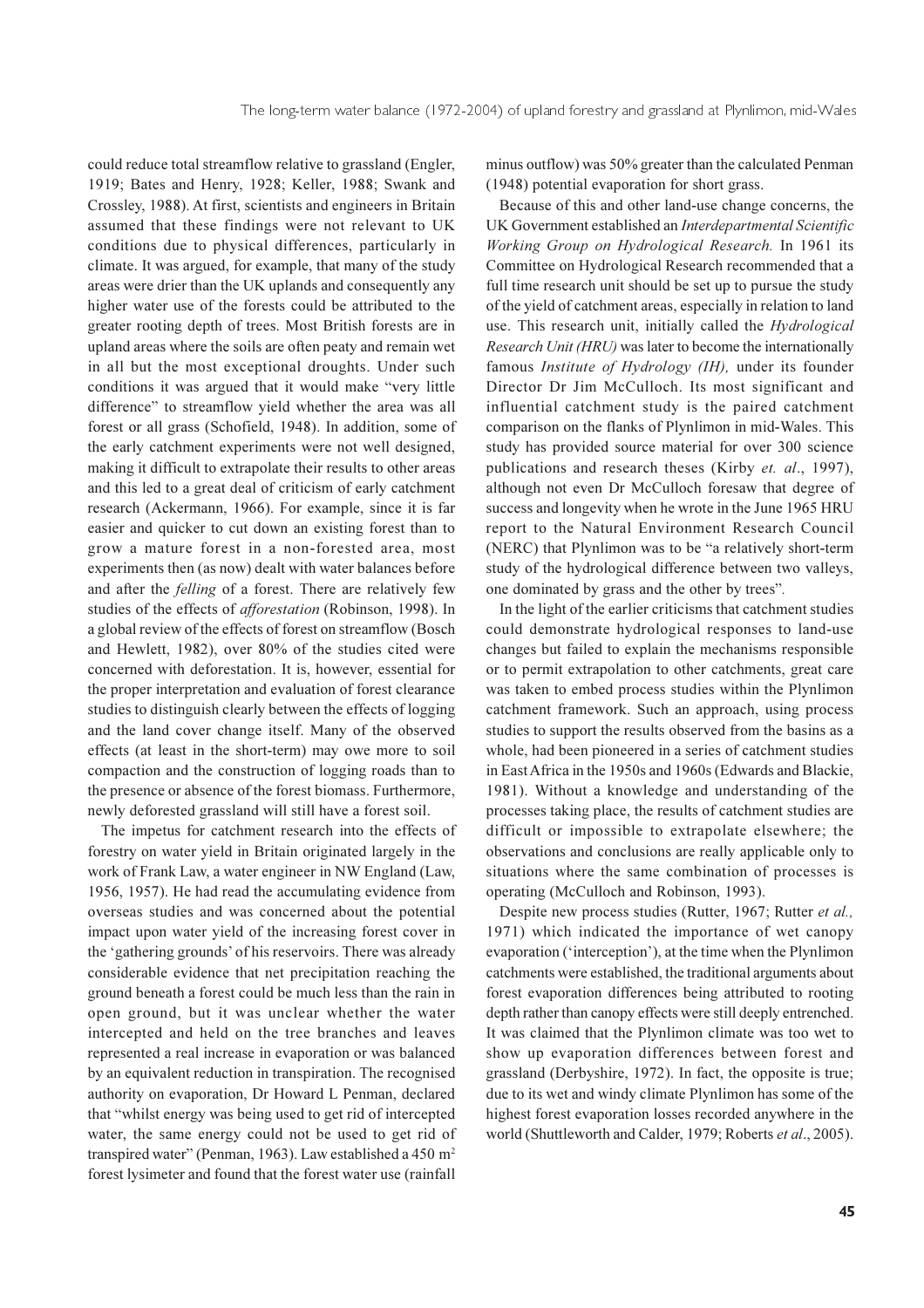#### **STUDY SITE**

The Plynlimon catchments  $(4°45'W, 52°28'N)$  lie in the Cambrian Mountains of mid-Wales about 100 km north of Cardiff and 25 km inland from Aberystwyth (Fig. 1). They comprise the headwaters of the Rivers Severn  $(-70\%$ forested with conifer plantations) and the Wye (grassland used for sheep pasture). The topography of the catchments is characterised by rolling hills  $(\sim 350 - 650 \text{ m AOD})$  and the climate is wet, with precipitation up to 2500 mm  $yr^{-1}$ . The planting of conifers in the Severn catchment began in the late 1930s as part of the larger Hafren Forest and, by the mid-1960s, nearly 70% of the catchment was under plantations managed by the Forestry Commission. The main tree species are Sitka spruce (Picea sitchensis), Lodgepole Pine (Pinus contorta) and Norway Spruce (Picea abies). Tree harvesting commenced in 1983 and by 2000 half of the forest had been felled (Robinson and Dupeyrat, 2005). The underlying geology comprises slates, mudstones and sandstones of the Ordovician and Silurian Periods of the



Fig. 1. Plynlimon catchments showing the Severn and its tributaries (from North to South - Hafren, Tanllwyth and Hore) and the Wye (Nant Iago, Gwy and Cyff).

Early Palaeozoic and are generally classified as impervious with only limited groundwater (Kirby et al., 1991). Soils are derived from the upper fractured zone of regolith and glacial deposits together with peats (Bell, 2005). Estimates of the catchment storages have indicated that soil moisture and these shallow groundwater stores may each amount to 120 mm, totalling 10% of the average annual precipitation (Hudson, 1988; Kirby et al., 1991). The magnitude of these stores in a watertight upland catchment that is classified as having negligible permeability (EA, 1999) has important implications for the sustainability of low flows and for water chemistry (Neal et al., 1997). Water storage in the regolith and its transmission downslope within a shallow fissured system is the subject of recent research (Haria and Shand, 2004). General aspects of catchment water quality have been described elsewhere (Reynolds et al., 1989; Neal, 2005).

Spatial data including topography, stream networks, soils and vegetation (with details of forest planting and harvesting areas and dates) have been put onto a GIS (Brandt et al., 2004) and further catchment information and data are also available on the Plynlimon website (www.ceh.ac.uk) including a comprehensive list of publications based on the catchment research.

#### PRECIPITATION

#### Review of the rainfall database

The installation of a network of 48 monthly-read storage raingauges was completed in 1971. In the grassland Wye, precipitation was estimated from 21 ground level gauges while in the Severn, the measurements were made from a combination of 11 canopy gauges in the forest areas and 7 ground level gauges in the unplanted parts of the catchment. During severe snow periods, information was provided by 9 UK standard height (30.5 cm or 12 inch) raingauges situated close to roads in or just outside the catchments. Standard height gauges were also used in place of some of the canopy gauges after forest felling. Scaling up to catchment precipitation was performed using the Thiessen polygon method. In addition to the storage gauges, sub-daily (hourly or less) data are available from between 4 and 6 tipping bucket raingauges (depending on the time period).

In 1999, to lower the costs and the labour involved, the number of storage gauges was reduced from 48 to 21. The network now comprises 9 ground level gauges in the Wye and 12 gauges in the Severn (8 canopy and 4 ground level raingauges). Nevertheless, the reduced density of raingauges  $(1 \text{ per } 0.92 \text{ km}^2)$  is still 65-times the UK average of 1 per 60 km<sup>2</sup> (WMO, 1995). As a consequence of this change, to ensure the homogeneity of the rainfall record, it was necessary to recalculate the areal rainfall for all the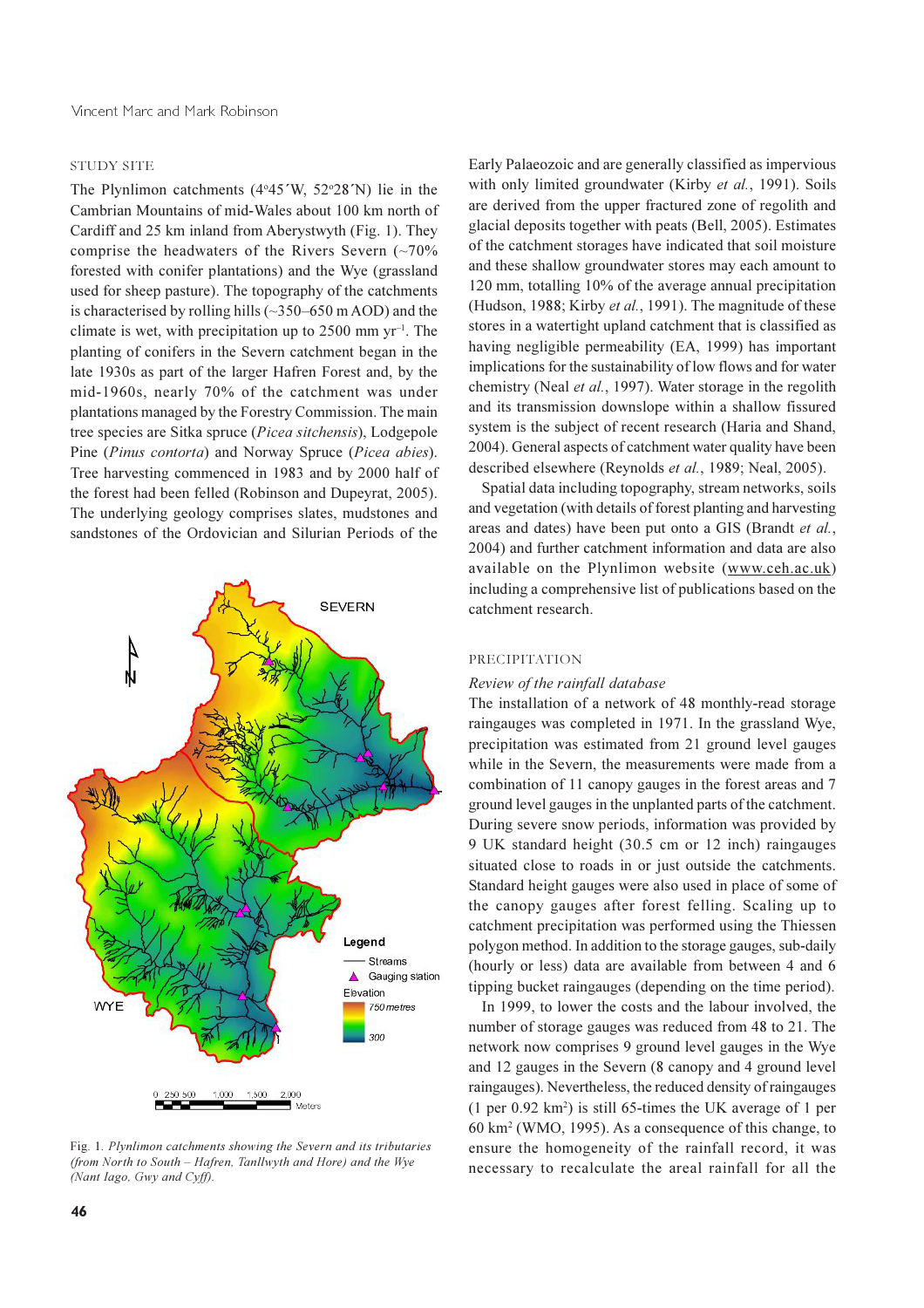catchments and sub-catchments, and to assess the influence upon the catchment rainfall estimates.

The impact of this reduction can be estimated by comparing the monthly rainfall estimates for the full and reduced catchment networks before 1999 (Fig. 2). Overall, the removal of more than half the storage gauges had little impact on the figures since there was a high degree of 'redundancy' in the original network. For example, all of the raingauges in the Wye catchment had a correlation  $>0.96$ with the Thiessen catchment areal rainfall, and 66% of the gauge pairs had inter-correlations  $>0.97$ .

The criteria for removing or retaining gauges included consideration of:

- (a) Proximity to other gauges with similar catches,
- (b) Reliability, e.g. missing data and ease of access in bad weather.
- (c) Overall spatial and altitudinal distribution.

The reduced density of raingauges in the catchments is now 1 per 96 ha for the Wye and 1 per 67 ha for the Severn catchment. The network reduction caused only a slight change in the computed rainfall inputs to the individual catchments. Table 1 shows that the new estimates are in good agreement with the former values. The linear correlations were high for both main catchments and all their sub-catchments. Using the new network, the estimated areal precipitation for the Wye was reduced by 1.3%, and for the Severn by 2.8%. For the sub-catchments the largest changes were  $+4.9\%$  for the Gwy sub-catchment and  $-3.1\%$  for the Hore. The average absolute magnitude of the difference was 2.4% (about 60 mm yr<sup>-1</sup>) which is similar to the uncertainty in the catch of individual raingauges (Kirby et al., 1991). Accordingly, to ensure complete homogeneity over the whole period of record, all the catchment precipitation values in this paper were calculated using the reduced gauge network, adjusted to be equivalent to the full network, by



Fig. 2. Comparison of mean monthly precipitation (pre-1999) for the full network (48 gauges) and the reduced network (21 gauges).

| catchments $(RN : reduced \; gauge \; network : FN : full \; network)$ . |           |                  |       |                                             |  |  |
|--------------------------------------------------------------------------|-----------|------------------|-------|---------------------------------------------|--|--|
| Catchment                                                                | Area (ha) | No. RN<br>gauges | $R^2$ | $RN = \alpha FN$<br>(std error)<br>$\alpha$ |  |  |
| Wye                                                                      | 1055      | 11               | 0.995 | (0.0016)<br>0.987                           |  |  |
| Gwy                                                                      | 398       | 8                | 0.979 | (0.0052)<br>1.049                           |  |  |
| Cyff                                                                     | 313       | 5                | 0.979 | (0.0051)<br>1.009                           |  |  |
| Severn                                                                   | 870       | 13               | 0.996 | $0.972$ $(0.0016)$                          |  |  |
| Hore                                                                     | 308       | 9                | 0.984 | (0.0044)<br>0.969                           |  |  |
| Hafren                                                                   | 367       | 9                | 0.973 | (0.0064)<br>1.013                           |  |  |
| Tanllwyth                                                                | 89        | 5                | 0.983 | (0.0046)<br>0.970                           |  |  |

*Table 1.* Impact of the reduction in the number of raingauges on the monthly catchment rainfall estimates for the two main catchments (bold) and their sub-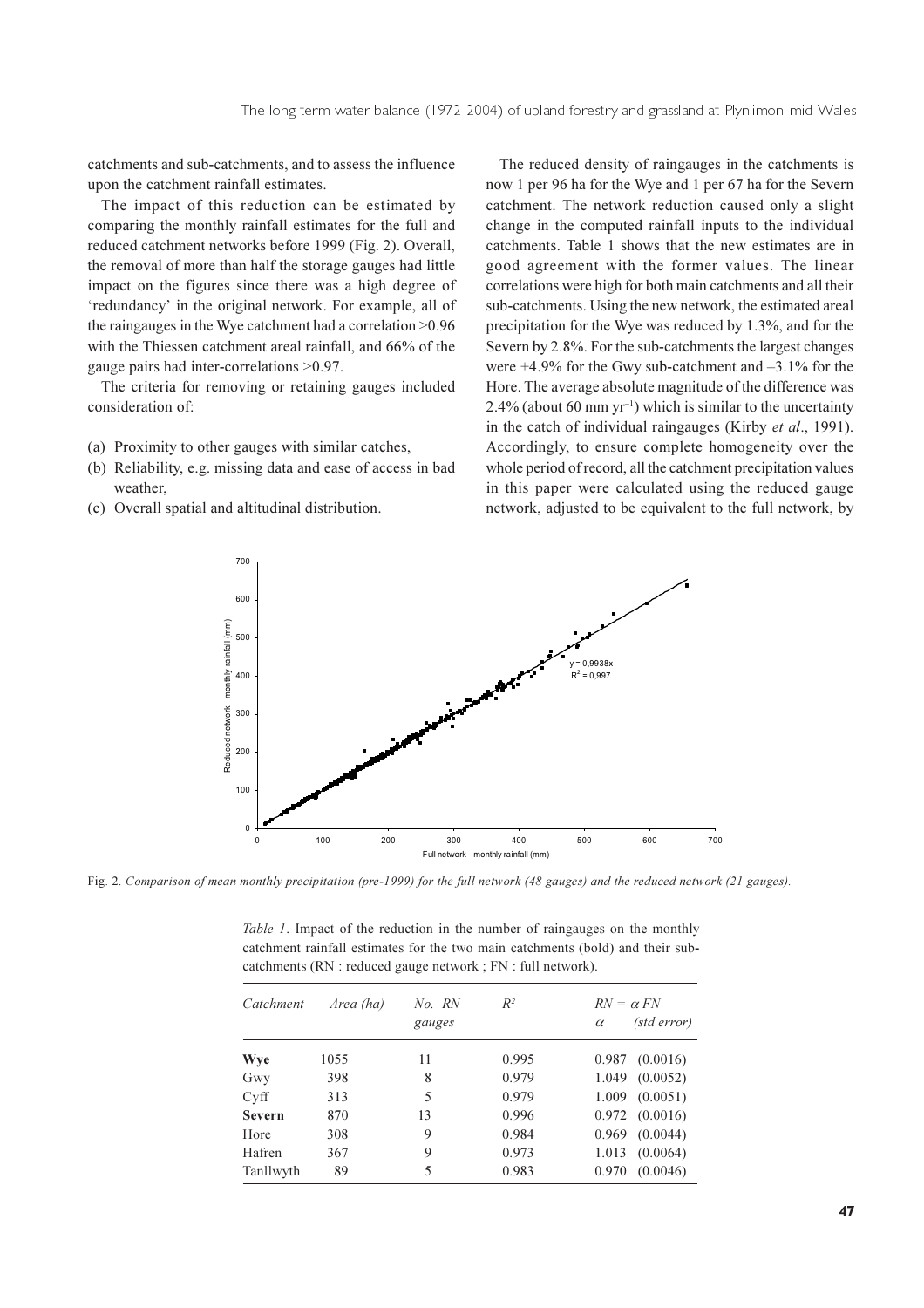applying the  $\alpha$  factors in Table 1.

Missing values from the individual gauge records, for example due to leaking gauges, drifting snow or damage by animals, were infilled using an iterative method whereby each gap is infilled using the ratio of the long-term total of that gauge to the network mean (Hudson *et al.*, 1997). An exceptional gap occurred when Foot and Mouth Disease restrictions prevented access to most sites in February and March 2001. The individual raingauge records for those months were infilled using the long-term ratios of their catches to those of the recording raingauges.

In conjunction with this reappraisal of the raingauge network totals, a detailed field study confirmed that the catches of canopy level gauges over forest gave consistent results and were in good agreement with nearby ground level gauges (Robinson et al., 2004).

#### Analysis of rain over space and time

The mean annual catchment precipitation (1972–2004) amounted to approximately 2600 mm and 2555 mm for the Wye and Severn respectively (Table 2).

Table 2. Mean annual precipitation P, streamflow Q, and actual evaporation (P-Q) (mm) for the main catchments (bold) and their sub-catchments (1972-2004)

| Catchment | Precipitation | Streamflow | Evaporation |  |
|-----------|---------------|------------|-------------|--|
| Wye       | 2599          | 2111       | 488         |  |
| Gwy       | 2499          | 2244       | 255         |  |
| Cyff      | 2510          | 2106       | 404         |  |
| Severn    | 2553          | 1987       | 566         |  |
| Hore      | 2571          | 1985       | 586         |  |
| Hafren    | 2483          | 1987       | 496         |  |
| Tanllwyth | 2604          | 2238       | 366         |  |

The spatial distribution of annual precipitation in both catchments increases with altitude, as it does in most upland areas in Britain. The annual values are similar in the Severn and in the Wye for the highest altitude raingauges (above 550 m) but, at lower elevations (below  $~100$  m), the relationship is poorer and the Wye is generally wetter than the Severn for the same altitude (Fig. 3). The annual rainfall gradient of  $\sim$ 1.7 mm m<sup>-1</sup> is somewhat lower than that reported by Brunsdon et al. (2001) for a much less densely distributed national gauge network with few gauges above an altitude of 200 m. In addition, due to the prevailing southwesterly winds, the annual rainfall distribution also varies according to the aspect (Kirby et al., 1991; Hudson et al., 1997). On south-west facing slopes, there is an upwind 'rain shadow' effect and on the north-east of major interfluves, there is a leeward 'fallout' effect. These processes were also reported in the Balguhidder catchments in Scotland (Blackie et al., 1986) where the altitude range of the topography is much greater than that at Plynlimon.

The annual precipitation totals show a weak increase over time in both the Wye and the Severn (Fig. 4). Even though not statistically significant, this trend has also been observed elsewhere in northern and western Europe (Green and Marsh, 1997; Frich, 1994). An increase in precipitation since the early 1970s has been linked to exceptionally high values of the North Atlantic Oscillation (Hurrell, 1995; Wilby et al., 1997); alternatively, it could reflect the marked decrease in the contribution of snowfall in recent years and the wellknown underestimation of snow by conventional raingauges (Green and Marsh, 1997). Manual measurements of daily snow-water equivalent at Plynlimon, however, indicate this was not a major factor in the precipitation trends. The ratio of winter precipitation (October to March) to the annual water year total (October to September) also showed no evidence of a change in the seasonal distribution of annual



Fig. 3. Relationship between mean annual precipitation (1972–2004) and raingauge altitude in the Plynlimon catchments.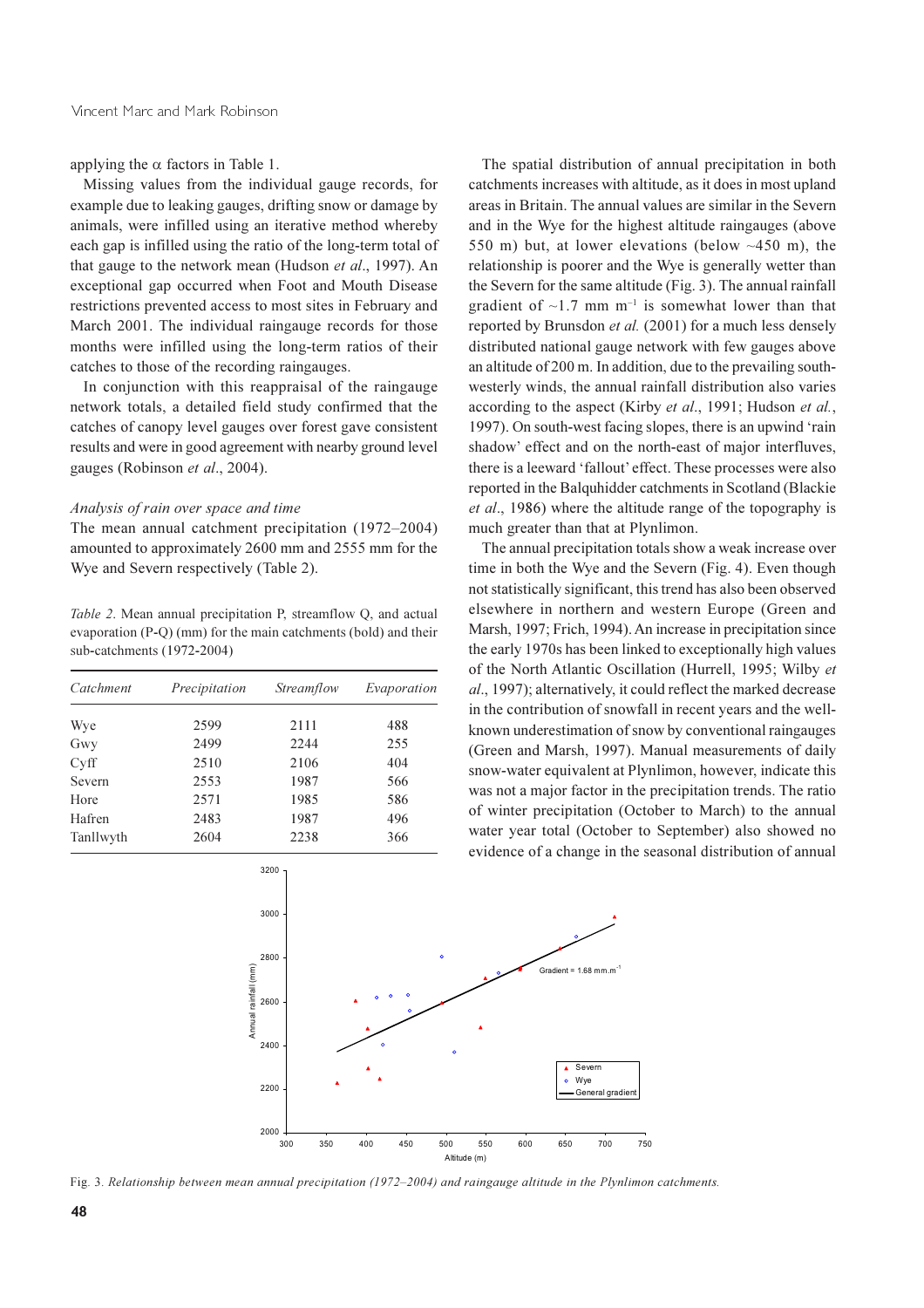

Fig. 4. Increasing trend of annual precipitation in (a) the Wye and (b) the Severn

precipitation in the Plynlimon catchments. The observed trend of annual precipitation was somewhat steeper in the Wye (an increase of  $\sim$ 4 mm yr<sup>-1</sup> relative to the Severn), indicating that changes occurred in precipitation patterns over the Plynlimon range (Fig. 5).

Splitting the data into three decades: 1970s, 1980s and 1990s, indicated that all raingauges showed an increase in catch over the successive decades. The 1970s were relatively dry at Plynlimon, as elsewhere in the UK, and the 1990s were wetter. Rainfall: altitude relations for individual decades generally showed an upward shift at all altitudes but, notably, the lower altitude gauges in the Wye showed a particular increase during the 1990s.

#### **STREAMFLOW**

#### Changes in the network

Streamflow gauges have been operated since the early 1970s. The gauging stations for the two main catchments were completed in 1968 (Wye) and 1971 (Severn) respectively. Eight additional sites were subsequently gauged on the three major tributaries of each main catchment (Fig. 1). These have specially designed steep stream flumes to cope with the fast flowing waters and high sediment loads (Harrison and Owen, 1967; Herbertson, 1972). The stagedischarge ratings for the flow gauges were checked by multiple depth current metering and dilution gauging. Five sub-catchment gauges were built in the early 1970s (Cyff, Gwy, Hore, Nant Iago and Tanllwyth), the Hafren flume was completed in 1976 and the Upper Hore was instrumented in 1985 to act as an experimental control while the forest was clear- felled in the downstream part of the Hore catchment. The gauge on the Nant Iago was



Fig. 5. Time series of the annual precipitation differences between the Severn and Wye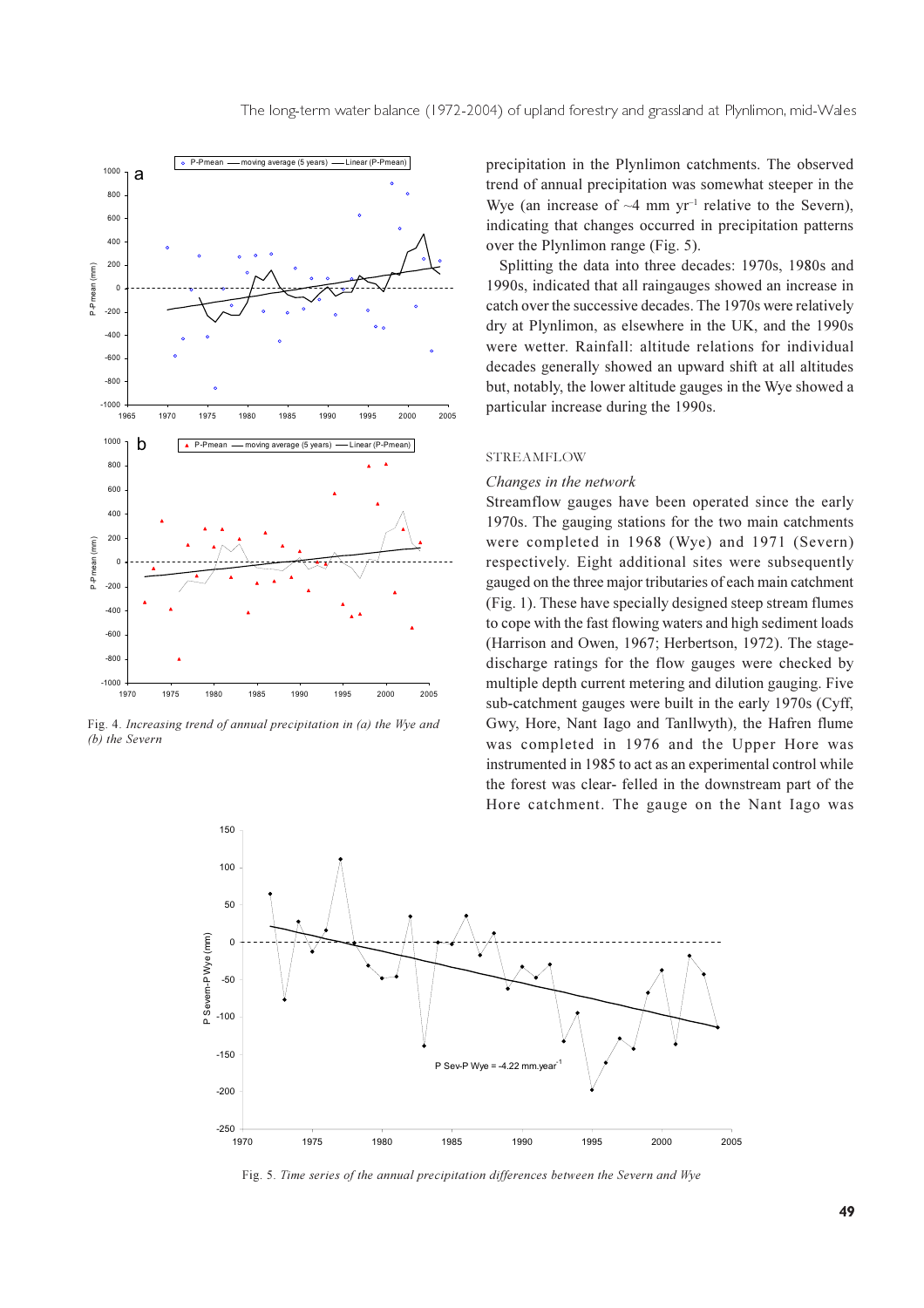discontinued in June 1999. In autumn 2004, a new flume was completed to monitor the unforested headwaters of the Hafren.

#### Analysis of streamflow over space and time

The mean annual streamflow over the common data period 1972–2004 was 2111 mm in the Wye and 1987 mm in the Severn (Table 2). Within the Wye basin, the Cyff subcatchment's long-term averaged streamflow is similar to that of the main catchment; by contrast, flows in the Gwy subcatchment were  $>100$  mm higher (1970–2004, Fig. 6a). Kirby et al. (1991) noted that, compared with the Wye catchment overall, the Gwy had a greater specific flow and the adjacent Nant Iago had a lower flow. This was attributed to the uncertainty surrounding the delineation of the

boundary between the two sub-basins. A lateral error of just 110 m along their common boundary would result in an underestimation of the Gwy area by 6% and would be enough to yield a similar flow depth as in the Wye and the Cyff. Such an error is quite realistic considering the smoothness of the relief over the 2 km length of the common watershed. As expected from the trend of increasing rainfall, cumulative values plotted as a function of time (Fig. 6b) show a flow increase over time.

In the Severn, a similar pattern of annual flow over time is observed for the main catchment and the Hafren and Hore sub-catchments (Fig. 7a). The flow in the Upper Hore is usually higher, consistent with its greater rainfall. The stream flows in the Tanllwyth sub-catchment, appear significantly higher than those recorded elsewhere and this behaviour



Fig. 6. (a) Time series of annual flows for the Wye and its sub-basins, (b) Cumulative annual flows for the Wye and the Gwy.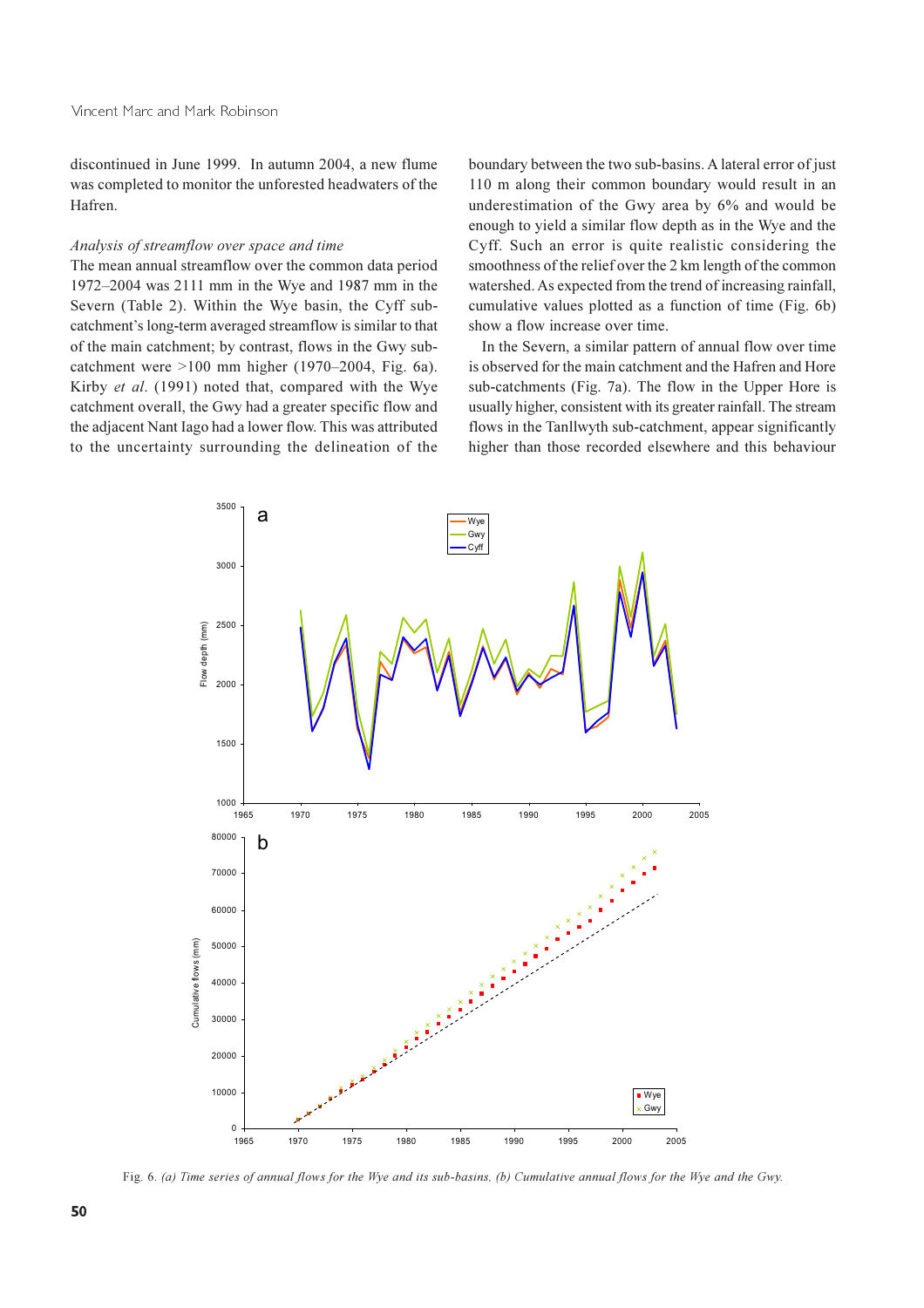



Fig. 7. (a) Time series of annual flows for the Severn and its sub-basins,, (b) Cumulative annual flows for the Severn and the Tanllwyth.

cannot be warranted by a higher precipitation. Figure 7b reveals that, from the early-1980s, the flow of the Tanllwyth has increased steadily relative to the main catchment and the other sub-catchments. Initially, this was interpreted as a consequence of the felling which commenced at about this time in the sub-catchment but the streamflow has continued to increase and the actual evaporation  $(P-O)$  has now declined to an unreasonably low value. This water balance discrepancy cannot be attributed to an erroneous rainfall estimate since the values are consistent with gauges in the rest of the Severn catchment. Nor is it due to any leakage of surface or subsurface water from outside the catchment since it is enclosed between the Hore and Hafren, neither of which shows any corresponding reduction in flow. Although

hydrogeological and hydrochemical investigations in the Tanllwyth subcatchment have shown an active shallow groundwater fracture flow system (Neal et al., 1997), any such increase in flow would have affected the regime in the Hore or the Hafren. In the absence of any chemical, isotopic or hydrological evidence for any contribution to the streamflow from deep groundwater (the origin of which would have to be outside the Plynlimon catchment), the decline in P-O seems most likely to be due to some subtle deterioration of the flow measurements with time. Hence, pending the findings of detailed checks on the gauging structure, flows from the Tanllwyth have been excluded from further discussion.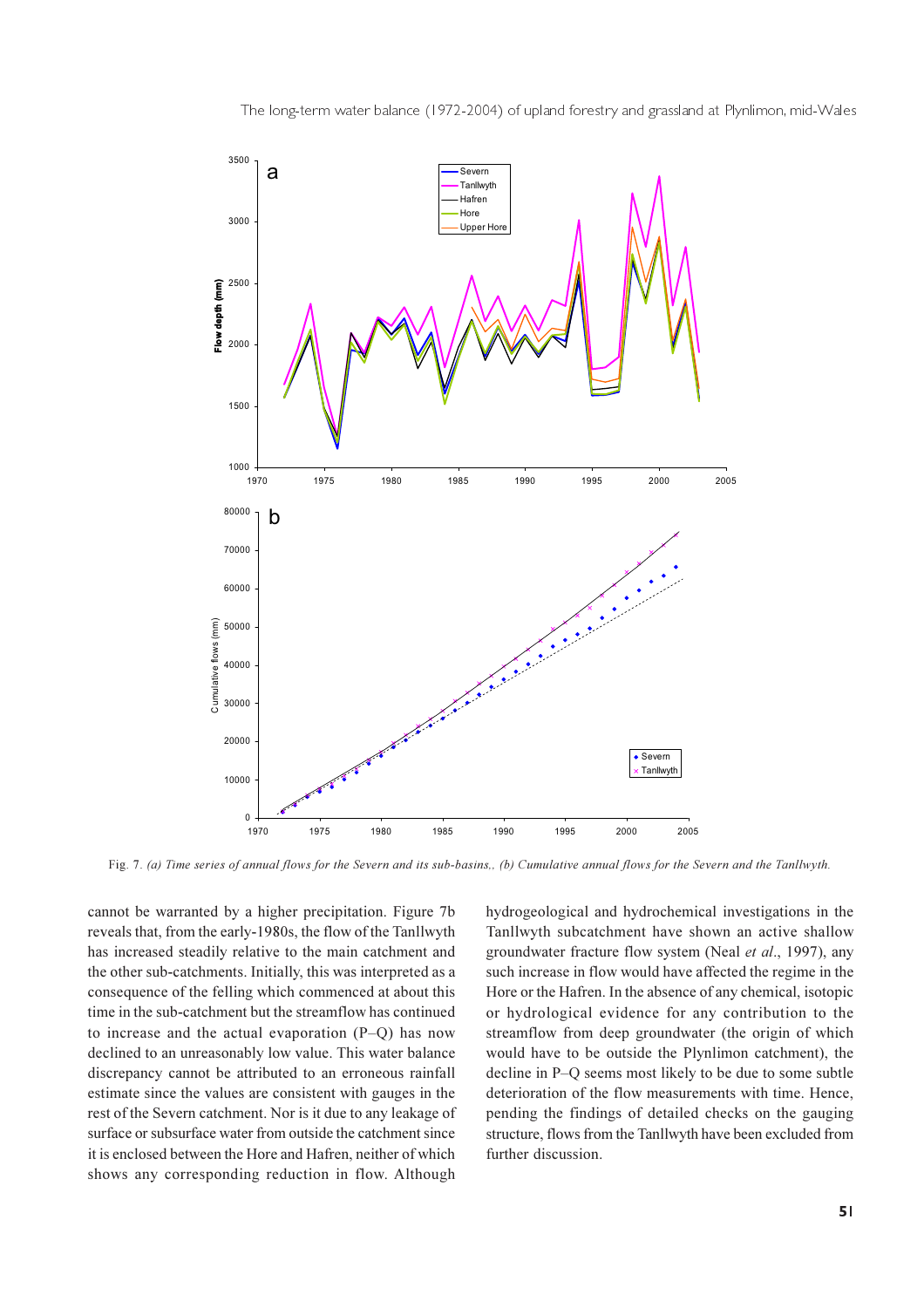#### **EVAPORATION**

#### Estimation of potential evaporation

Estimates of Penman potential evaporation provide a useful baseline against which to compare evaporation losses. In 1973, four automatic weather stations (AWS) were installed over grass, two in each of the Severn and Wye catchments; one at low altitude ( $\sim$ 350 m AOD) and the other at higher altitude  $(\sim 500 \text{ m } \text{AOD})$ . Each AWS was equipped with sensors recording net and solar radiation, wet and dry bulb temperature, wind speed and direction, as well as a 0.5 mm tipping bucket raingauge. Errors in these variables will affect the Penman evaporation estimates. Thorough procedures of quality control and data infilling were set up from the start of the measurements, to ensure that the values are reliable. There were also two long-term daily-read manual meteorological stations — one in the lower Tanllwyth catchment and the other 5 km outside the catchments at Dolydd. These were used to produce meteorological estimates of potential evaporative demand and provided a long-term mean annual grass potential evaporation of about 400 mm (Crane and Hudson, 1997).

#### The processes of evaporation at Plynlimon

Extensive studies of the micro-climate at Plynlimon were carried out in the 1970s following the work undertaken by the Institute of Hydrology into the evaporation processes in Thetford forest, East Anglia (Stewart and Thom, 1973). Results from Plynlimon and elsewhere have confirmed that a forest can evaporate more water from its surface than would be possible from radiant energy alone. In addition to the energy available from direct solar radiation, the deep band of turbulence above the forest canopy provides

advected heat which evaporates rainwater intercepted on the vegetation (Gash and Stewart, 1977; Stewart, 1977). As a consequence, in areas where the canopy is wet for most of the year, as at Plynlimon  $(\sim 220$  rain days per year), the interception loss is expected to be the largest component of the total evaporation. Special attention was given to the intercepted water, involving experimental studies (Calder, 1976; Gash et al., 1980) as well as model development (Calder, 1977; Gash, 1979). Measurements at a forest lysimeter in the Hore catchment (Calder, 1976) found actual evaporation was double that of grass (about 900 mm compared with 400 mm). Transpiration rates from forest and grassland were similar and only half of the magnitude of the interception (Kirby et al., 1991). Two-thirds of the total loss was due to interception from wet canopies. The Penman potential evaporation model is inappropriate for woodlands since transpiration and intercepted evaporation occur at such different rates for forests that they must be modelled separately. The implication of these findings is that upland forests may evaporate water at a greater rate than is suggested by the Penman model - a result with vitally important implications for water users downstream.

#### **WATER BALANCE RESULTS**

#### Changes over time

The mean annual catchment water losses (precipitation minus streamflow) for 1972–2004 amount to 488 mm and 566 mm in the Wye and in the Severn respectively (Table 2). Annual values show no clear trend over time for the Wye or its sub-catchments (Fig. 8). A higher variability apparent from the early 1990s onwards is attributed largely



Fig. 8. Time series of the annual water losses  $(P - Q)$  in the Wye and its sub-catchments.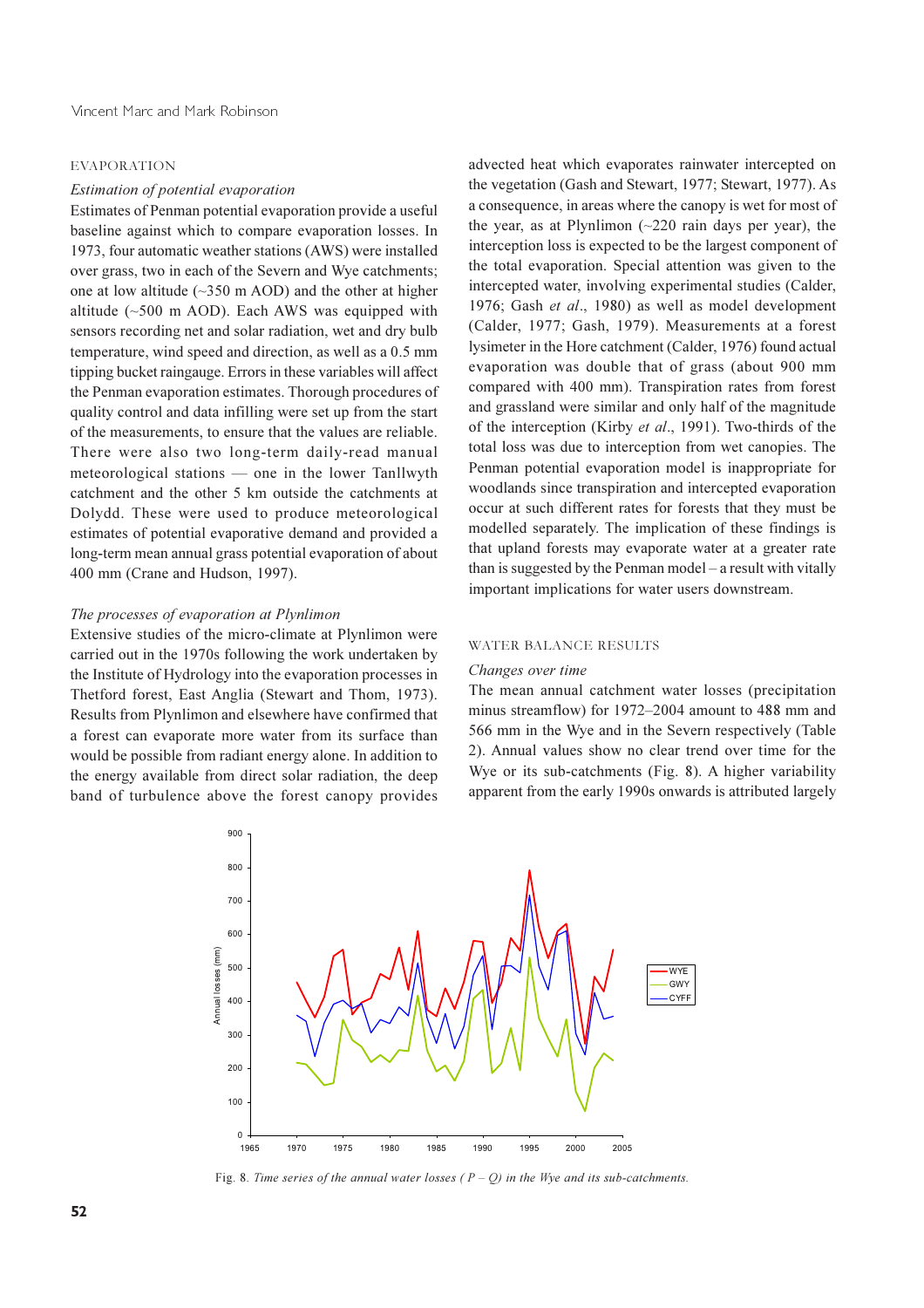The long-term water balance (1972-2004) of upland forestry and grassland at Plynlimon, mid-Wales



Fig. 9. Time series of the annual water losses ( $P - Q$ ) in the Severn and its sub-catchments.

to two extreme years 1995 and 2001. The low water losses in the Gwy subcatchment can be explained by the probable 6% overestimation of the runoff depth because of the inexact position of the watershed discussed earlier; this amounts to  $\sim$ 100 mm yr<sup>-1</sup> underestimation of evaporation. In contrast, in the Severn catchment, there was a clear decrease in evaporation over time (Fig. 9). In the main catchment and all the sub-catchments, the actual evaporation declined steadily from the beginning of the observation period, *i.e.* before the start of the forest felling, until the early 1990s. Over this period the annual evaporation decreased by around 200 mm.

From the early 1990s, evaporation rose in both the Severn and the Wye catchments, indicating a general climatic effect. Figure 10 shows the difference in actual evaporation between the Severn and the Wye. To reduce annual storage effects the difference between the two-year moving averages of P–O for each catchment is shown. In the period 1972– 82, before the tree felling, the mean actual evaporation (P-Q) for the Severn catchment was about 170 mm higher than



Fig. 10. Time series of the difference of annual P-Q between Severn and Wye.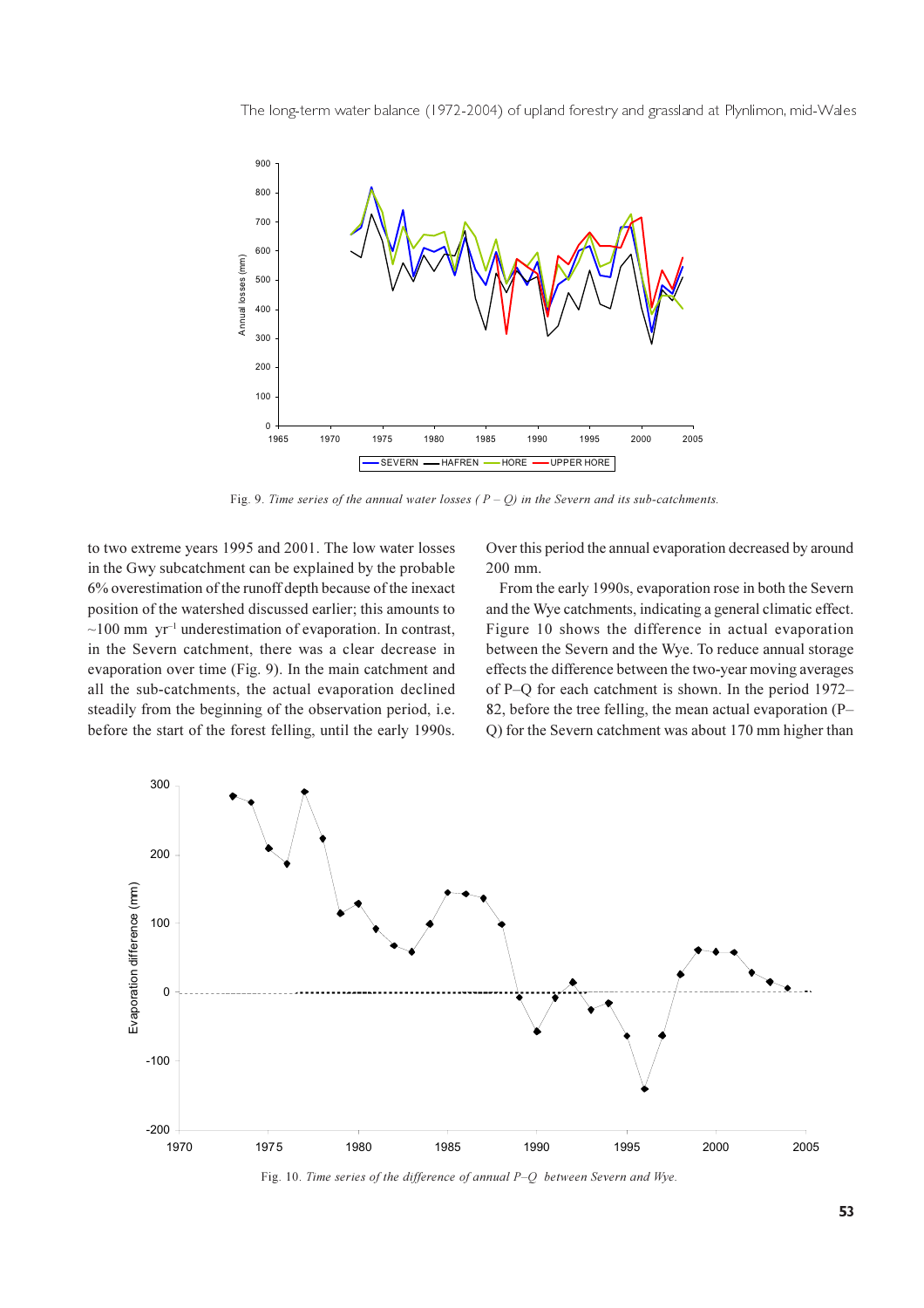### Vincent Marc and Mark Robinson

that for the Wye, which is equivalent to nearly a 10% reduction in streamflow. There was a reduction in the 'excess' evaporation (Severn minus Wye) from 250 mm to  $150$  mm yr<sup>-1</sup> prior to the felling. In recent years the actual evaporation (P-Q) is similar for the two catchments, which in not unexpected given that by 2000 about half of the forest  $(-35\%$  of the Severn catchment) had been felled and most of that area has either no trees or they are younger than five years.

In the early years of the study  $(1972-1976)$ , the Severn losses averaged 688 mm against 443 mm in the Wye  $(+ 60\%)$ . For the succeeding years (1977–82) up to the commencement of felling, the corresponding figures were 598 and 458 mm (Table 3). If these pre-felling figures are corrected to allow for the unforested area  $(\sim 32\%)$  by assuming that the unforested part of the Severn evaporates at the same rate as the Wye, then the annual water loss (1972– 1976) from a 100% forest covered catchment forest would

|  |  |  | Table 3. Wye and Severn catchments annual water balances (mm) |  |  |  |
|--|--|--|---------------------------------------------------------------|--|--|--|
|--|--|--|---------------------------------------------------------------|--|--|--|

|              | WYE              |                |       | <b>SEVERN</b>  |                |       |
|--------------|------------------|----------------|-------|----------------|----------------|-------|
|              | $\boldsymbol{P}$ | $\overline{Q}$ | $P-Q$ | $\overline{P}$ | $\overline{Q}$ | $P-Q$ |
| 1972         | 2157             | 1805           | 352   | 2222           | 1567           | 655   |
| 1973         | 2580             | 2168           | 412   | 2503           | 1823           | 680   |
| 1974         | 2867             | 2333           | 534   | 2895           | 2076           | 819   |
| 1975         | 2176             | 1622           | 554   | 2164           | 1476           | 688   |
| 1976         | 1735             | 1375           | 360   | 1751           | 1152           | 599   |
| 1977         | 2586             | 2190           | 396   | 2697           | 1957           | 740   |
| 1978         | 2443             | 2034           | 409   | 2442           | 1931           | 512   |
| 1979         | 2861             | 2378           | 483   | 2830           | 2220           | 610   |
| 1980         | 2727             | 2261           | 466   | 2679           | 2083           | 596   |
| 1981         | 2874             | 2312           | 562   | 2829           | 2214           | 615   |
| 1982         | 2396             | 1961           | 434   | 2431           | 1915           | 516   |
| 1983         | 2885             | 2275           | 610   | 2747           | 2101           | 646   |
| 1984         | 2138             | 1764           | 375   | 2138           | 1602           | 536   |
| 1985         | 2381             | 2026           | 355   | 2379           | 1897           | 482   |
| 1986         | 2764             | 2325           | 440   | 2800           | 2202           | 597   |
| 1987         | 2415             | 2038           | 377   | 2398           | 1907           | 491   |
| 1988         | 2675             | 2215           | 459   | 2687           | 2144           | 543   |
| 1989         | 2493             | 1912           | 581   | 2431           | 1948           | 483   |
| 1990         | 2675             | 2097           | 578   | 2642           | 2080           | 563   |
| 1991         | 2366             | 1971           | 395   | 2319           | 1924           | 395   |
| 1992         | 2584             | 2128           | 456   | 2555           | 2070           | 485   |
| 1993         | 2673             | 2084           | 589   | 2540           | 2030           | 510   |
| 1994         | 3216             | 2664           | 552   | 3121           | 2521           | 600   |
| 1995         | 2402             | 1610           | 792   | 2204           | 1588           | 617   |
| 1996         | 2265             | 1644           | 621   | 2104           | 1588           | 516   |
| 1997         | 2253             | 1725           | 529   | 2124           | 1615           | 509   |
| 1998         | 3492             | 2883           | 609   | 3350           | 2669           | 681   |
| 1999         | 3106             | 2475           | 631   | 3039           | 2356           | 682   |
| 2000         | 3402             | 2949           | 452   | 3365           | 2846           | 519   |
| 2001         | 2438             | 2165           | 273   | 2302           | 1980           | 322   |
| 2002         | 2845             | 2371           | 474   | 2828           | 2346           | 482   |
| 2003         | 2056             | 1626           | 429   | 2013           | 1561           | 452   |
| 2004         | 2829             | 2274           | 555   | 2715           | 2170           | 545   |
| Mean 1972-76 | 2303             | 1860           | 443   | 2307           | 1619           | 688   |
| Mean 1977-82 | 2648             | 2190           | 458   | 2651           | 2053           | 598   |
| Mean 1983-94 | 2605             | 2125           | 480   | 2563           | 2035           | 528   |
| Mean 1995-04 | 2709             | 2172           | 537   | 2604           | 2072           | 533   |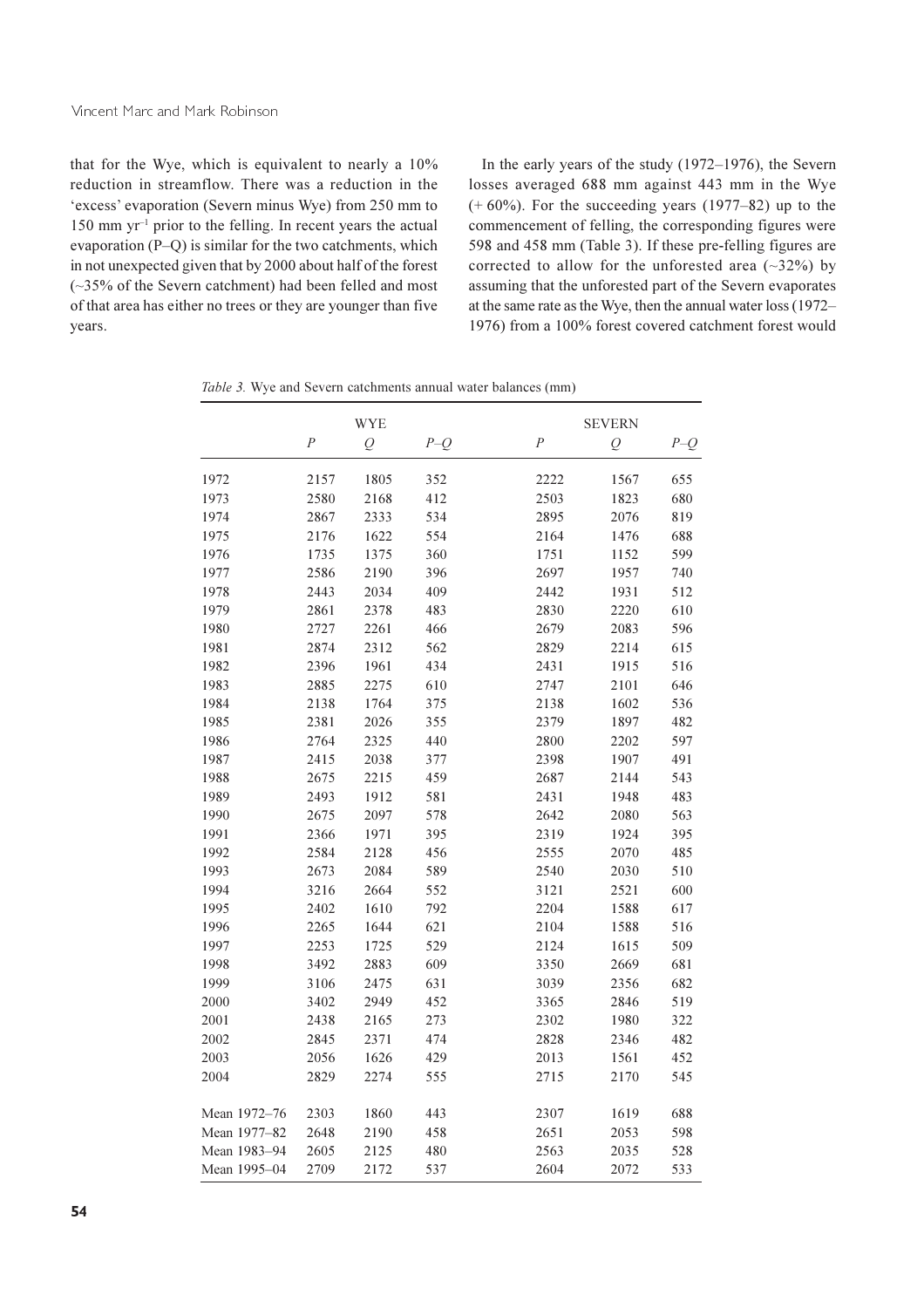be 810 m. This would represent an 18% reduction in flow compared to grassland. This is about 1.8 times the grassland evaporation, which is close to the factor of 2 deduced from a natural lysimeter with 35-year old trees and a Penman estimate of evaporation from short grass (Calder, 1976). In the following period  $(1977-82)$  the estimated evaporation from a complete forest cover was 667 mm, which is  $\sim$ 1.5 times the grass evaporation.

This apparent  $140 \text{ mm yr}^{-1}$  reduction in evaporation from a closed forest canopy without human intervention is noteworthy, and beyond measurement uncertainties. Although botanists have long been aware of age-related changes in woody plants (Bond, 2000), until relatively recently few land-use studies dealt with the relation between tree age and evaporation rate. In one of the first studies, Langford (1976) found that wildfire of old growth Mountain ash (Eucalyptus regnans) in south-east Australia reduced annual streamflow. Subsequently, Jayasuriya et al. (1993) reported that annual water use of the forest was 200 mm lower for a 230-year old stand than for a 50 year-old stand. They attributed this to a decrease in the sapwood area and hence in transpiration with increasing stand age. It is probable that the primary driver for changes in sapwood cross-sectional area is fluctuations in the Leaf Area Index and Haydon et al., (1996) confirmed that, in those catchments, interception losses also reduced with age. Elsewhere, work on Norway spruce (Pices abies) in Southern Germany (Köstner et al., 2002) and Ponderosa pine (Pinus ponderosa) in Oregon (Ryan et al., 2000) have shown that increasing tree age results in changes in tree physiology, leading to reductions in photosynthesis and canopy conductance. Delzon and Lousteau (2005) have shown a similar age-related decline in the transpiration for Maritime pine (*Pinus pinaster*) in south-western France. In their study, 10-year old trees were found to transpire  $508$  mm yr<sup>-1</sup> against 144 mm for the 54-year old trees. This was due to a decrease in stomatal conductance in taller trees and a significant reduction in the Leaf Area Index (38%), which, of course, would also have consequences for the interception processes. Catchment studies in South Africa of pine and eucalypt plantations have found that water yields decline initially due to the rapid plant growth, but then start to recover to pre-afforestation levels as they mature (Scott,  $2005$ ).

The *current annual increment* (CAI) of timber volume is widely used as a measure of forest growth in managed forests. Forestry Commission data for UK forests (Hamilton and Christie, 1971) indicate that CAI for the tree species and yield classes at Plynlimon would peak at about 35 years of age and then decline. This is similar to the forest age at the start of the Plynlimon study. In the early years of the

Plynlimon study in the 1970s the evaporation from the  $\sim$ 30year old forest may have been at its maximum; it then reduced over time up to the felling at about 40–50 years of age. Elsewhere in upland Britain, a 10-year study of interception losses of Sitka spruce at the Coalburn catchment in N England (tree ages  $\sim$  20  $\rightarrow$  30 years) found interception losses were stable over the period (Robinson, 2004), at a time when the catchment evaporation (P-Q) was increasing. This suggests that the increase in evaporation over that forest age range is due to transpiration rates increasing to their peak. Annual precipitation at Coalburn is only half of that at Plynlimon and so transpiration would be a relatively larger component of the total evaporation. As the trees at Coalburn are currently of an age similar to those at the start of the Plynlimon catchment study, the future water balance of that catchment will provide a valuable contrast with the wetter climate at Plynlimon.

The effects of timber harvesting on the flow regimes at Plynlimon were studied by Robinson and Dupeyrat (2005) by using the Wye catchment streamflow as a 'control' to remove any effects of climate variability. They showed that baseflows in particular were higher after the felling commenced and so there was a relatively modest increase in annual flows in the Severn catchment and its subcatchments. The impact was most pronounced when a large area was cut in a single year; the pattern of flow increased, and subsequently declined, over about a decade. The overall effect was to decrease the annual water loss for a few years and to augment low flows, but there was no detectable change in flood peaks.

There was a general decrease in forest evaporation until the mid-1990s, with partial recoveries in the mid-1980s and late 1990s coinciding with periods of large-scale felling and regrowth. In some years, the catchment evaporation of the Severn was less than that of the Wye. This result is very important because it means that a simplistic comparison of paired forest and grassland catchments could have reached very different conclusions regarding the question "Do trees use more water than grass?", depending upon the time period (i.e. tree age) considered. In the early years of the Plynlimon study, forest evaporation losses were much higher than those from short vegetation, a result which was supported by the contemporaneous process studies. Subsequently, the picture has become much less clear owing to the balancing effects of tree felling, tree ageing and the rising transpiration rate of young trees. If the observations at Plynlimon had started a decade later then a very different conclusion regarding the water use of forests might perhaps have been reached! This highlights and emphasises the value of long-term monitoring together with process studies.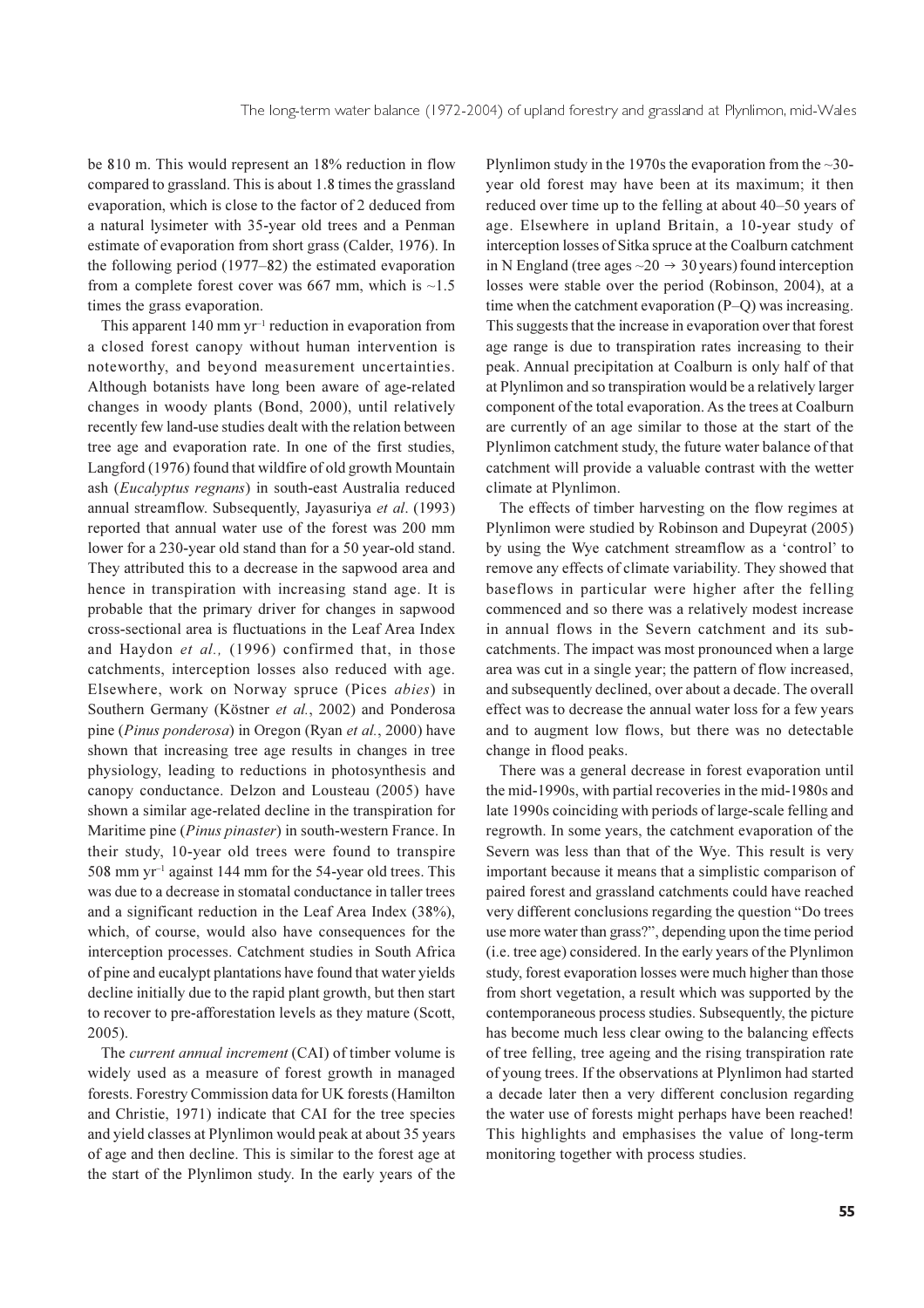### Uncertainty on  $P$  and  $Q$  and implications for the water balance

The Plynlimon study has produced not only evidence of forest and grassland differences, and felling effects, but also non-stationarity in closed canopy forest evaporation - a time when many authors take the conventional view that a forest has reached an equilibrium state. The variation in such evaporation losses over time is important to water resource managers. The estimation of actual evaporation from a catchment water balance is probably one of the best techniques as it produces a full catchment-scale value from independent variables. Nevertheless, the water balance method has a basic limitation in that the evaporation is calculated as the difference between two much larger numbers – at Plynlimon grass evaporation accounts for only 20% and forest evaporation  $~10\%$  of the annual precipitation.

Errors in the estimate of catchment evaporation arise from uncertainties in the measurement of areal rainfall (gauge catch and spatial distribution) of ~5% and flow ~2.5% (Kirby et al., 1991). The combined standard uncertainty (ISO, 1995) of the actual evaporation is at least  $\sqrt{(5^2 + 2.5^2)}$  %, ~5.6% (or 30 mm in an annual loss of 550 mm). This gives 95% confidence limits of  $\pm$  61 mm for the annual actual evaporation.

Another source of uncertainty in the annual water balance method is that year-to-year storage variations within the catchments have not been taken into account. Long-term soil moisture monitoring indicated that soil moisture storage capacity may amount to 120 mm (Hudson, 1988). Running catchment water balances (Kirby et al., 1991) found that 'geological' storage (groundwater) proved to be of similar magnitude. The total potential water storage capacity of about 250 mm thus amounts to about 10% of the mean annual rainfall. However, between calendar year ends, the mean actual storage variation is under 1% of the annual precipitation, and can be ignored for long-term water balance purposes (Hudson, 1988).

# Discussion — another method to measure actual evaporation

Due to the uncertainties in the water balance approach, it is difficult to make a precise analysis of the relation between changes in the land use and forest hydrology. Recent technical and numerical advances make it possible to consider a direct and continuous measurement of actual evaporation based on the energy balance. Hence, sonic anemometers were set up at Plynlimon to obtain independent estimates of the actual evaporation from different vegetative covers. By measuring net radiation and sensible heat flux,

the latent heat (i.e. actual evaporation rate) is then derived from the energy budget (Berbigier et al., 1996; Moncrieff et al., 1997; Gash et al., 1999). This method can provide areal estimates of scale 4 ha and, from land cover information, these can then be scaled up to the entire catchment.

Two sonic anemometers (Solent R3, Gill Instrument, Lymington, UK) were set up in the Plynlimon catchments in 2000 (Severn) and 2002 (Wye). Sensitivity tests of their performance showed that the instruments were accurate and reliable. The main objective is to confirm previous results obtained from the water balance (consistency of the actual evaporation estimates and forest felling impact) and from detailed process investigations (estimation of the interception/transpiration partition and comparison with earlier plot scale experiments, derivation of the canopy resistance, g for the dry periods and calibration of the Penman-Monteith model). Measurements over forest blocks of different ages will help to investigate the age-related decline in water use which has been detected previously only from the water balance. It is then expected to quantify, with greater accuracy, the impact on the water use of the stand and to identify the relative importance of transpiration and interception in the observed decrease in evaporation from the catchment.

A first investigation has been carried out at the forest site. to determine the relevance of the sonic anemometer for the study of wet can opy evaporation (van der Tol et al., 2003). The results showed that the average wet can opy evaporation measured with the Solent was consistent with a previously estimated Penman-Monteith value (0.12 mm h<sup>-1</sup> and 0.13 mm  $h^{-1}$  respectively; Gash et al., 1980). The eddy correlation technique was also used to estimate the aerodynamic resistance, g<sub>2</sub> and, hence, to show that wind direction-dependent differences in surface roughness caused g to vary significantly. Over rough vegetation surfaces, particularly forest canopies, it is necessary to correct for the effects of turbulence (Van der Molen, 2004) and this work is under way for the forest site.

At the grassland site, the Solent evaporation was very similar to the Penman grass estimate in 2004 (Fig. 11). This was a wet year (2829 mm against an average of 2599 mm); in the previous, drier year  $(2003, P=2056)$  mm) the Solent evaporation was 95% of the Penman evaporation, possibly as a result of soil water deficits, but still within the error limits of the method.

An extensive use of these new techniques is expected to provide a long-term database of the actual forest evaporation.

### Conclusions

The updated long-term water balance results for the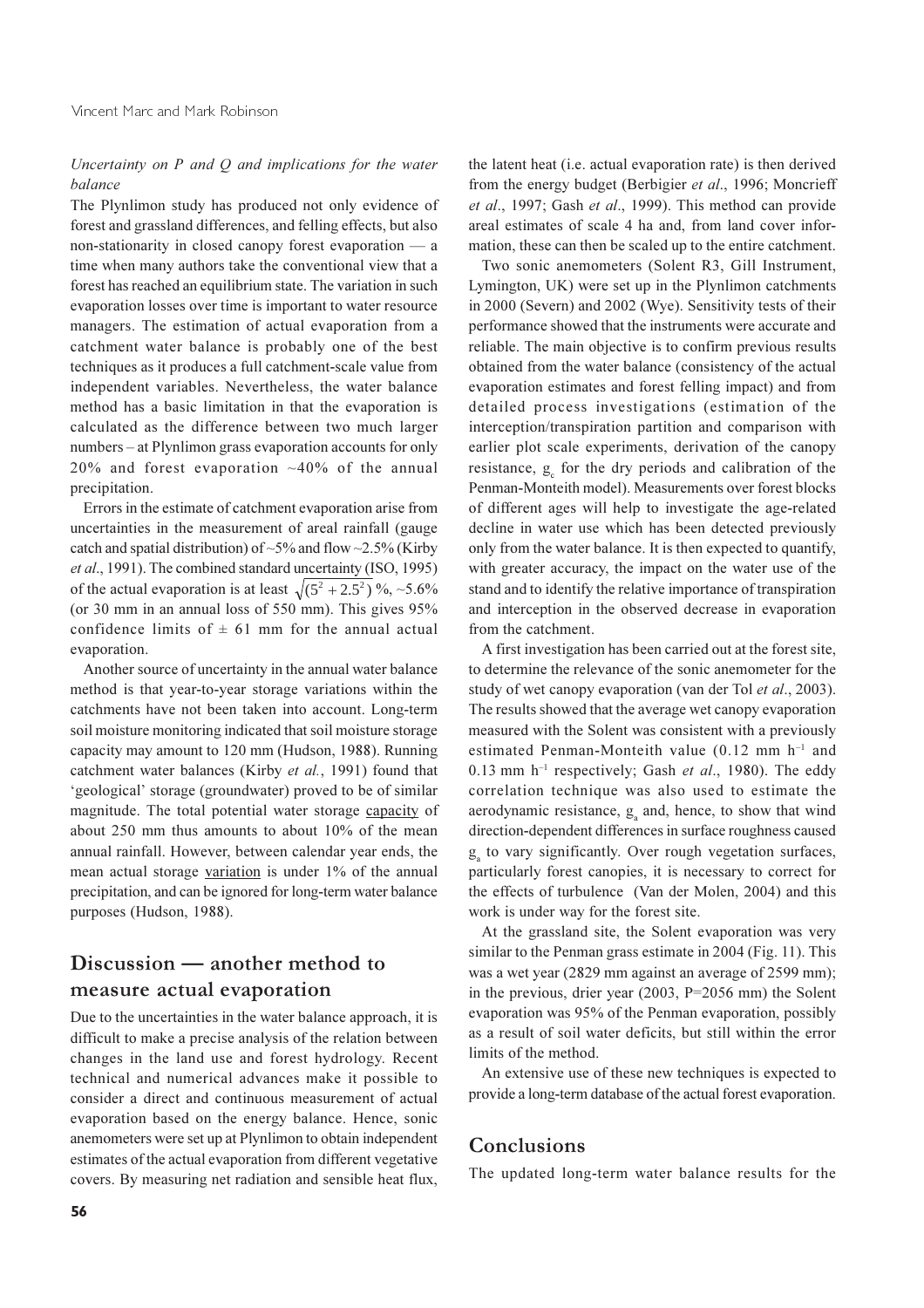

Fig. 11. Comparison between actual evaporation at the grassland site (Solent sonic anemometer) and the Penman potential evaporation for 2004.

Plynlimon catchments confirm the results reported previously; evaporation losses from forests are greater than those from grassland. That water use by a mature forest cover in wet upland areas exceeds that from grassland is now generally accepted, together with its implications for water resources. Due to its particular climatic conditions (with the canopy wet for much of the year) forest evaporation losses in the Plynlimon area can be double those from grass. However, the longer time series of data presented here shows important changes in the water balance over the forest cycle (Fig. 12). As expected, felling of the forest results in an increase in flows and reduced evaporation losses, but what was less expected was the fact that the evaporation losses were reducing *before* the felling. The most likely explanation is that this was due to ageing of the trees, and there is a growing body of evidence that evaporation depends on forest age. With any even-aged crop, it is unwise to look at just short time periods since their behaviour may well differ from a heterogeneous vegetation cover that is in a state of balance.

The rainfall time series analysis has shown an increase in



Fig. 12. Simplified pattern of changing forest water use (relative to grassland) for the Severn and Wye catchments.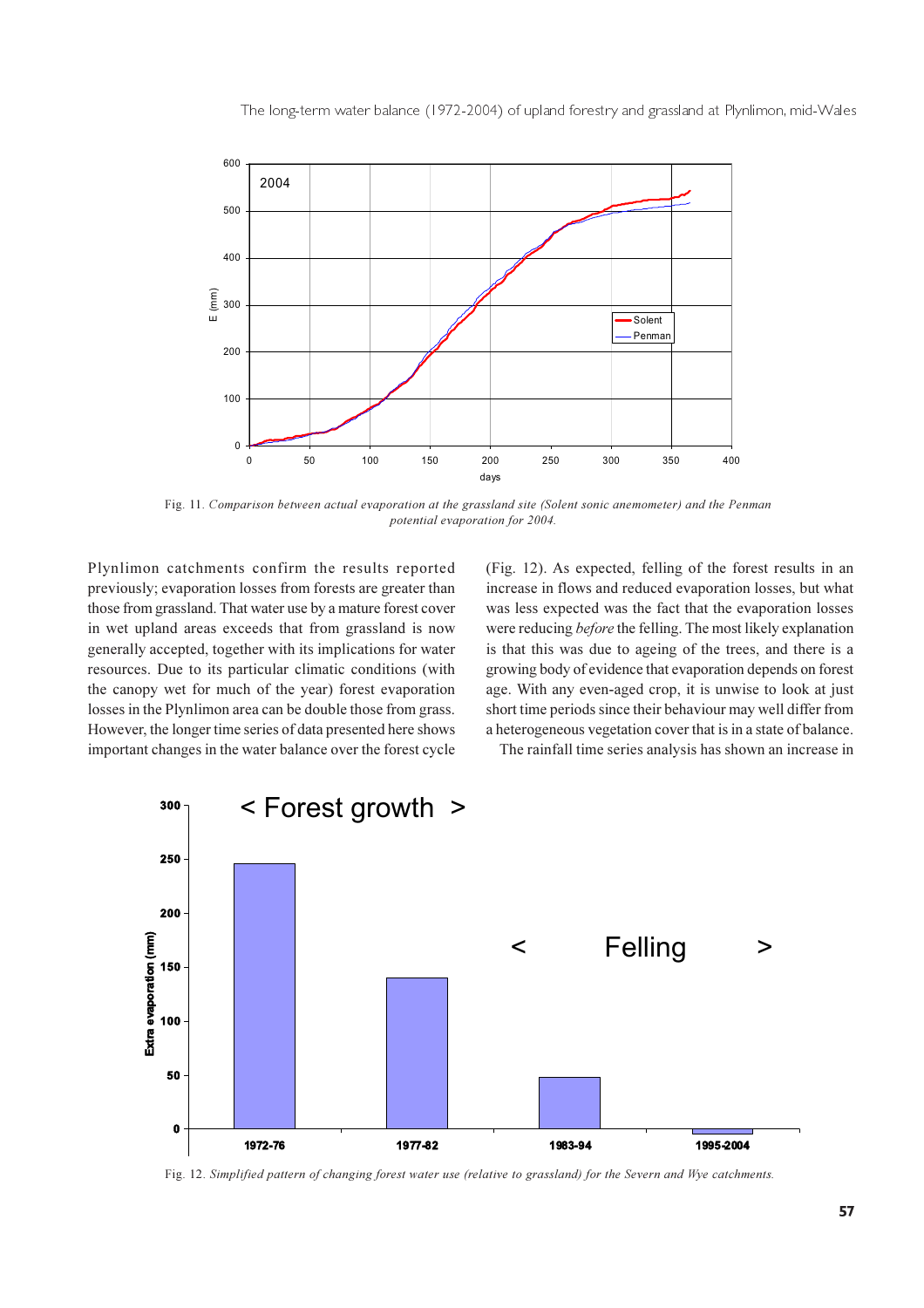precipitation at Plynlimon that has been described in other parts of UK and is attributed to global climate change/ variability (Green and Marsh, 1997). These results emphasise the need to maintain a high quality level of hydrological monitoring to detect, study and eventually model long-term, slow, subtle and complex environmental changes including land cover and management.

In a large and heterogeneous catchment with a range of forest ages and some felled areas, the question remains whether this will result in a net increase or a decrease in streamflow in the future. Continuation of the catchment monitoring at Plynlimon, where the Forestry Commission's Design Plans for the Hafren Forest include the permanent opening up of some of the forested area, should shed further light on this aspect of water use.

A new research approach based on micro-meteorological measurements to establish the energy balance offers the potential to supplement the traditional catchment water balance technique. It can also be used for smaller areas of a few hectares within a catchment to look at spatial variations in evaporation — for example with altitude and in areas of different forest age.

The evidence of changes in forest evaporation over time from apparently closed canopy and 'monotonous' conifer plantations means that whilst the question " $Do$  forests use more water than grass?" can be answered broadly in the affirmative, it has been replaced by the new question — "When do they use more water?". Critically for the present research, the issue now becomes one of forest age and structure.

# Acknowledgements

This paper builds upon the previous work of many colleagues in running and analysing the hydrological measurements including (in alphabetical order) Jim Blackie, Ian Calder, Sean Crane, Tony Edwards, Kevin Gilman, Simon Grant, Phil Hill, Jim Hudson, Alan Hughes Anna Newson, Malcolm Newson, Gareth Roberts and John Smart.

# References

- Ackermann, W.S., 1966. Guidelines for research on the hydrology of small watersheds. Office of Water Resources, US Department of Interior, Washington DC, USA. 26pp.
- Bates, C.G. and Henry, A.J., 1928. Forest and streamflow experiment at Wagon Wheel Gap, Colorado. Mon. Weather Rev., Suppl. 30, 1-79. U.S. Dept. Agriculture, Weather Bureau.
- Bell, J.P., 2005. Soil hydrology of the Plynlimon catchments. Institute of Hydrology Report No 8. Centre for Ecology and Hydrology. Wallingford, UK. 50pp.
- Berbigier, P., Bonnefond, J.M., Loustau, D., Ferreira, M.I., David, J.S. and Pereira, J.S., 1996. Transpiration of a 64-year-old maritime pine stand in Portugal. 2. Evapotranspiration and canopy stomatal conductance measured by an eddy covariance technique. Oecologia, 107, 43-52.
- Blackie, J.R., Hudson, J.A. and Johnson, R.C., 1986. Upland afforestation and water resources - preliminary analysis of phase I of the Balauhidder catchment studies. Institute of Hydrology Progress Report, Wallingford, UK. 48pp.
- Bond, B.J., 2000. Age-related changes in photosynthesis of woody plants. Trends in Plant Sci., 5, 349-353.
- Bosch, J.M. and Hewlett, J.D., 1982. A review of catchment experiments to determine the effect of vegetation changes on water yield and evapotranspiration. J. Hydrol., 55, 3–23.
- Brandt, C., Robinson, M. and Finch, J., 2004. Anatomy of a catchment: the relation of physical attributes of the Plynlimon catchments to variations in hydrology and water status. Hydrol. Earth Syst. Sci., 8, 345-354.
- Brunsdon, C., McClatchey, J. and Unwin, D.J., 2001. Spatial variations in the average rainfall-altitude relationship in Great Britain: an approach using geographically weighted regression. Int. J. Climatol., 21, 455-466.
- Calder, I.R., 1976. The measurements of water losses from a forested area using a 'natural' lysimeter. J. Hydrol., 30, 311-325
- Calder, I.R., 1977. A model of transpiration and interception loss from a spruce forest in Plynlimon, Central Wales. J. Hydrol.,  $33.247 - 265$
- Calder, I.R., 1996. Impacts of coniferous and deciduous trees upon water yield. Evidence to the House of Commons Environment Committee on 'Water Supply and Conservation' Appendix 5, 352-367. HMSO London, UK.
- Clarke, R.T. and Newson, M.D., 1978. Some detailed water balance studies of research catchments. Proc. Rov. Soc., Lond. A 363, 21-42.
- Crane, S.B. and Hudson, J.A., 1997. The impact of site factors and climatic variability on the calculation of potential evaporation at Moel Cynnedd, Plynlimon. Hydrol. Earth Syst. Sci., 1, 429-445.
- Delzon, S. and Lousteau, D., 2005. Age-related decline in stand water use: sap flow and transpiration in a pine forest chronosequence. Agr. Forest Meteorol., 129, 105-119.
- Derbyshire, E., 1972. Discussion on Visit to the Plynlimon catchments. Area, 4, 252-255. Institute of British Geographers.
- EA, 1999. Severn Uplands: Local Environment Agency Plan (LEAP). Environment Agency, Shrewsbury, UK. 64pp.
- Edwards, K.A. and Blackie, J.R., 1981. Results of the E African catchment experiments, 1958-74. In: Tropical Agricultural Hydrology, R. Lal and E.W. Russell (Eds.). Wiley, New York, USA. 163-88.
- Engler, A., 1919. Untersuchungen uber den Einfluss des Waldes auf den Stand der Gewasser (Investigations into the influence of forests on water conditions). Mitt. des Schweiz Eidg. Anst. fur das Forlishe Versuchswesen 12, 636pp.
- Forestry Commission, 2004. Forests and Water Guidelines. 4th Edn. HMSO, London, UK. 66pp.
- Frich, P., 1994. Precipitation trends in the North Atlantic European Region. In: Climate Variations in Europe, R. Heino (Ed.). Academy of Finland Publ., 3, 196-200.
- Gash, J.H.C., 1979. An analytical model of rainfall interception by forests. Quart. J. Roy. Meteorol. Soc., 105, 43-55.
- Gash, J.H.C. and Stewart, J.B., 1977. The evaporation from Thetford Forest during 1975. J. Hydrol., 35, 385-396.
- Gash, J.H.C., Wright, I.R. and Lloyd, C.R., 1980. Comparative estimates of interception loss from three coniferous forests in Great Britain. J. Hydrol., 48, 89-105.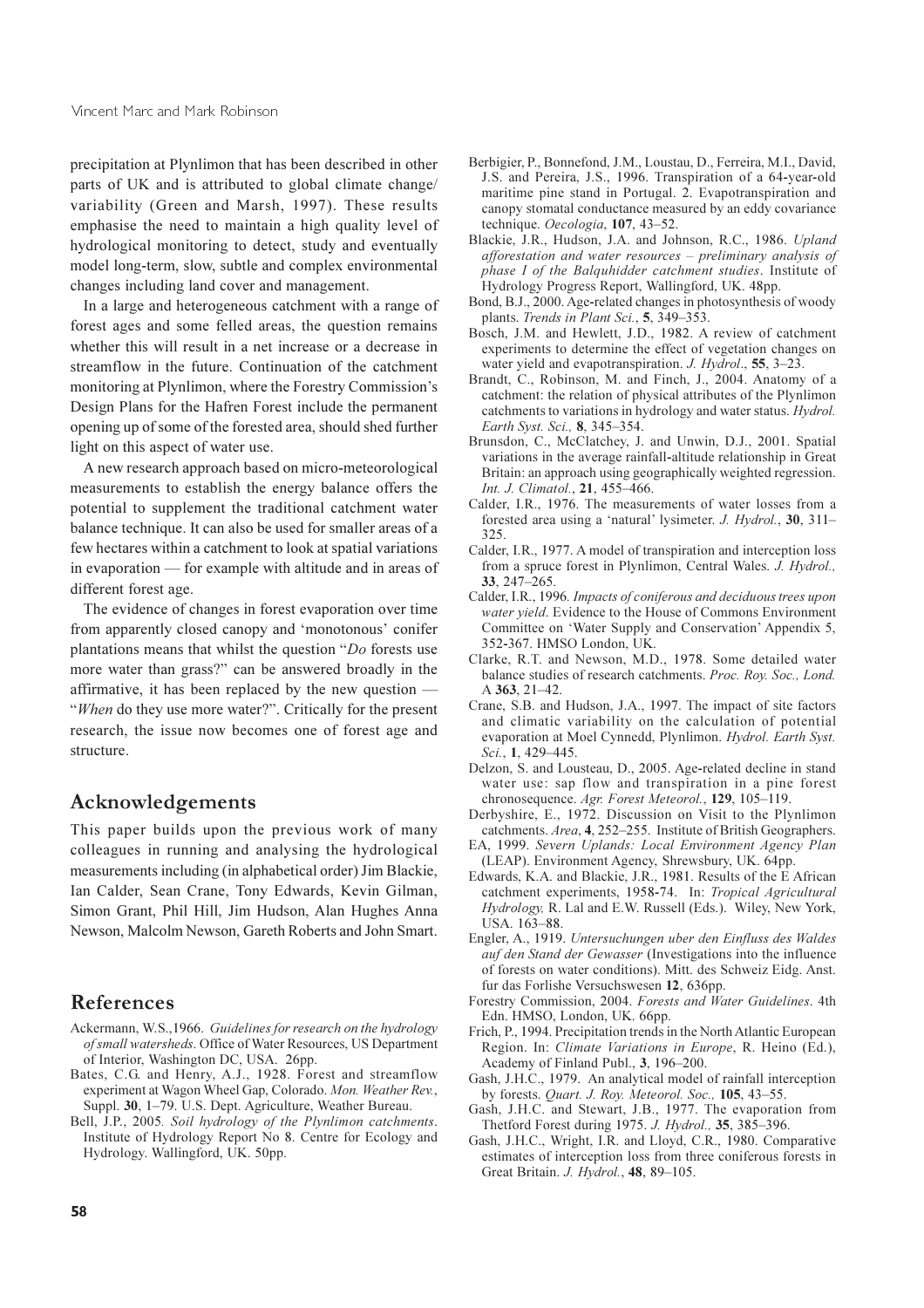- Gash, J.H.C., Valente, F. and David, J.S., 1999. Estimates and measurements of evaporation from wet, sparse pine forest in Portugal. Agr. Forest Meteorol., 94, 149-158.
- Green, S. and Marsh, T.J., 1997. A consideration of rainfall, runoff and losses at Plynlimon in the context of long term hydrological variability in the UK and maritime Western Europe. Hydrol. Earth Syst. Sci., 1, 399-407.
- Hamilton, G.J. and Christie, J.M., 1971. Forest management tables (Metric). Forestry Commission Booklet No. 34, HMSO, London, UK.
- Haria, A.H. and Shand, P., 2004. Evidence for deep sub-surface flow routing in forested upland Wales: implications for contaminant transport and stream flow generation. Hydrol. Earth Syst. Sci., 8, 334-344.
- Harrison, A.J.M. and Owen, M.W., 1967. A new type of structure for flow measurement in steep streams. Proc. Inst. Civil Eng., 36. 273–296.
- Herbertson, P.W., 1972. The problem of flow measurement in upland streams. Int. Assoc. Sci. Hydrol., 97, 430-438.
- Heydon, S.R., Benyon, R.G. and Lewis, R., 1996. Variation in sapwood area and throughfall with forest age in mountain ash (Eucalyptus regnans F Muell), J. Hydrol., 187, 351–366.
- Hudson, J.A., 1988. The contribution of soil moisture storage to the water balances of upland forested and grassland catchment. Hydrolog. Sci. J., 33, 289-309.
- Hudson, J.A., Crane, S.B. and Blackie, J.R., 1997. The Plynlimon water balance 1969-1995: the impact of forest and moorland vegetation on evaporation and streamflow in upland catchments. Hydrol. Earth Syst. Sci., 1, 409-427.
- Hurrell, J.W., 1995. Decadal trends in the North Atlantic Oscillation regional temperatures and precipitation. Science, 269, 676-679.
- ISO, 1995. Guide to the expression of uncertainty in measurement. ISO/TAG 4/WG3. International Standards Organization, Geneva, Switzerland. 100pp.
- Jayasuriya, M.D.A., Dunn, G., Benyon, R. and O'Shaughnessy, P.J., 1993. Some factors affecting water yield from mountain ash (Eucalyptus regnams) dominated forests in south-east Australia. J. Hydrol., 150, 345-365.
- Keller, H.M., 1988. European experiences in long term forest hydrology research. In: Forest Hydrology and Ecology at Coweeta, W.T. Swank and D.A. Crossley (Eds.), Ecological Studies No 66, Springer, New York, USA. 407-459
- Kirby, C., Newson, M.D. and Gilman, K. (Eds.), 1991: Plynlimon research: The first two decades. Institute of Hydrology Report No. 109, Wallingford, UK. 188pp.
- Kirby, C., Neal, C., Turner, H. and Moorhouse, P., 1997. A bibliography of hydrological, geomorphological, sedimentological, biological and hydrochemical references to the Institue of Hydrology experimental catchment studies in Plynlimon. Hydrol. Earth Syst.Sci., 1, 755-763.
- Köstner, B., Falge, E. and Tenhunen, J.D., 2002 Age-related effects on leaf area - sapwood area relationships, canopy transpiration and carbon gain of Norway spruce stands (Picea abies) in the Fichtelgebirge, Germany. Tree Physiol., 22, 567–574.
- Langford, K.J., 1976. Change in yield of water following a bushfire in a forest of Eucalyptus regnans. J. Hydrol., 29, 87-114.
- Law, F., 1956. The effect of afforestation upon the yield of water catchment areas. J. Brit. Waterworks Assoc., 38, 484-494.
- Law, F., 1957. Measurement of rainfall, interception and evaporation losses in a plantation of Sitka Spruce trees. Int. Assoc. Hydrolog. Sci., 44, 397-411.
- McCulloch, J.S.G., and Robinson, M., 1993. History of forest hydrology. J. Hydrol., 150, 189-216.
- Moncrieff, J.B., Massheder, J.M., de Bruin, H., Elbers, J., Friborg, T., Heusinkveld, B., Kabat, P., Scott, S., Soegaard, H. and Verhoef, A., 1997. A system to measure surface fluxes of momentum, sensible heat, water vapour and carbon dioxide. J. Hydrol., 189, 589-611.
- Neal, C., 2005. The water quality functioning of the upper River Severn, Plynlimon, mid-Wales: issues of monitoring, process understanding and forestry. Hydrol. Earth Syst. Sci., 8, 521-532.
- Neal, C., Robson, A.J., Shand, P., Edmunds, W.M., Dixon, A.J., Buckley, D.K., Hill, S., Harrow, M.L., Neal, M. and Reynolds, B., 1997. The occurrence of groundwater in the Lower Palaeozoic rocks of upland Central Wales. Hydrol. Earth Syst. Sci., 1, 3-18.
- Newson, M.D., 1985. Twenty years of catchment process studies: what have we taught the engineer? In: Advances in Water *Engineering*, T.H.Y. Tebbutt (Ed.), Elsevier, London, UK. 39– 46.
- Penman, H.L., 1948. Natural evaporation from open water, bare soil and grass. Proc. Roy. Soc. Ser. A, 193, 120-46
- Penman, H.L., 1963. Vegetation and hydrology. Tech. Comm. 53, Commonwealth Bureau of Soils, Harpenden, UK, 124pp.
- Reynolds, B., Renshaw, M., Sparks, T.H., Crane, S., Hughes, S., Brittain, S.A. and Kennedy, V.H., 1997. Trends and seasonality in stream chemistry in two moorland catchments in the Upper River Wye, Plynlimon. Hydrol. Earth Syst. Sci., 1, 571-581.
- Roberts, J.M., Gash, J.H.C., Tani, M. and Bruijnzeel, L.A., 2005. Controls on evaporation in lowland tropical rainforest. In: Forests, Water and People in the Humid Tropics, M. Bonell and L.A. Bruijnzeel (Eds.), Cambridge University Press. Cambridge, UK. 287-313.
- Robinson, M., 1998. Thirty years of forest hydrology changes at Coalburn: water balance and extreme flows. Hydrol. Earth Syst. Sci., 2, 233-238.
- Robinson, M., 2004. Coalburn catchment hydrological review: 1967 - 2003. Report to United Utilities PLC, Warrington, UK.  $23pp.$
- Robinson, M. and Dupeyrat, A., 2005. Effects of commercial timber harvesting on streamflow regimes in the Plynlimon catchments, mid-Wales. Hydrol. Process., 19, 1213-1226.
- Robinson, M., Grant, S. and Hudson, J., 2004. Measuring rainfall to a forest canopy: an assessment of the performance of canopy level raingauges. Hydrol. Earth Syst. Sci., 8, 327-333.
- Rutter, A.J., 1967. An analysis of evaporation from a stand of Scots pine. In: Forest Hydrology, W.E. Sopper and H.V. Lull (Eds.), Pergammon Press, Oxford. UK. 403-417.
- Rutter, A.J., Kershaw, K.A., Robins, P.C. and Morton, A.J., 1971. A predictive model of rainfall interception in forests, I. Derivation of the model from observations in a plantation of Corsican pine. Agr. Meteorol., 9, 367-384.
- Ryan, M.G., Bond, B.J., Law, B.E., Hubbard, R.M., Woodruff, D., Cienciala, E. and Kucera, J., 2000. Transpiration and wholetree conductance in ponderosa pine trees of different heights. Oecologia, 124, 553-560.
- Schofield, R.K., 1948. Discussion of Biology and Civil Engineering. Proc Inst. Civil Eng., 60, 90.
- Scott, D.F., 2005. On the hydrology of industrial timber plantations. Hydrol. Process. J., 19, 4203-4206.
- Shuttleworth, W.J. and Calder, I.R., 1979. Has the Priestley Taylor equation any relevance to forest evaporation? J. Appl. Meteorol., 18, 639-646.
- Stewart, J.B., 1977. Evaporation from the wet canopy of a pine forest. Water Resour. Res., 13, 915-921.
- Stewart, J.B. and Thom, A.S., 1973. Energy budgets in pine forest. Quart. J. Roy. Meteorol. Soc., 99, 154-170.